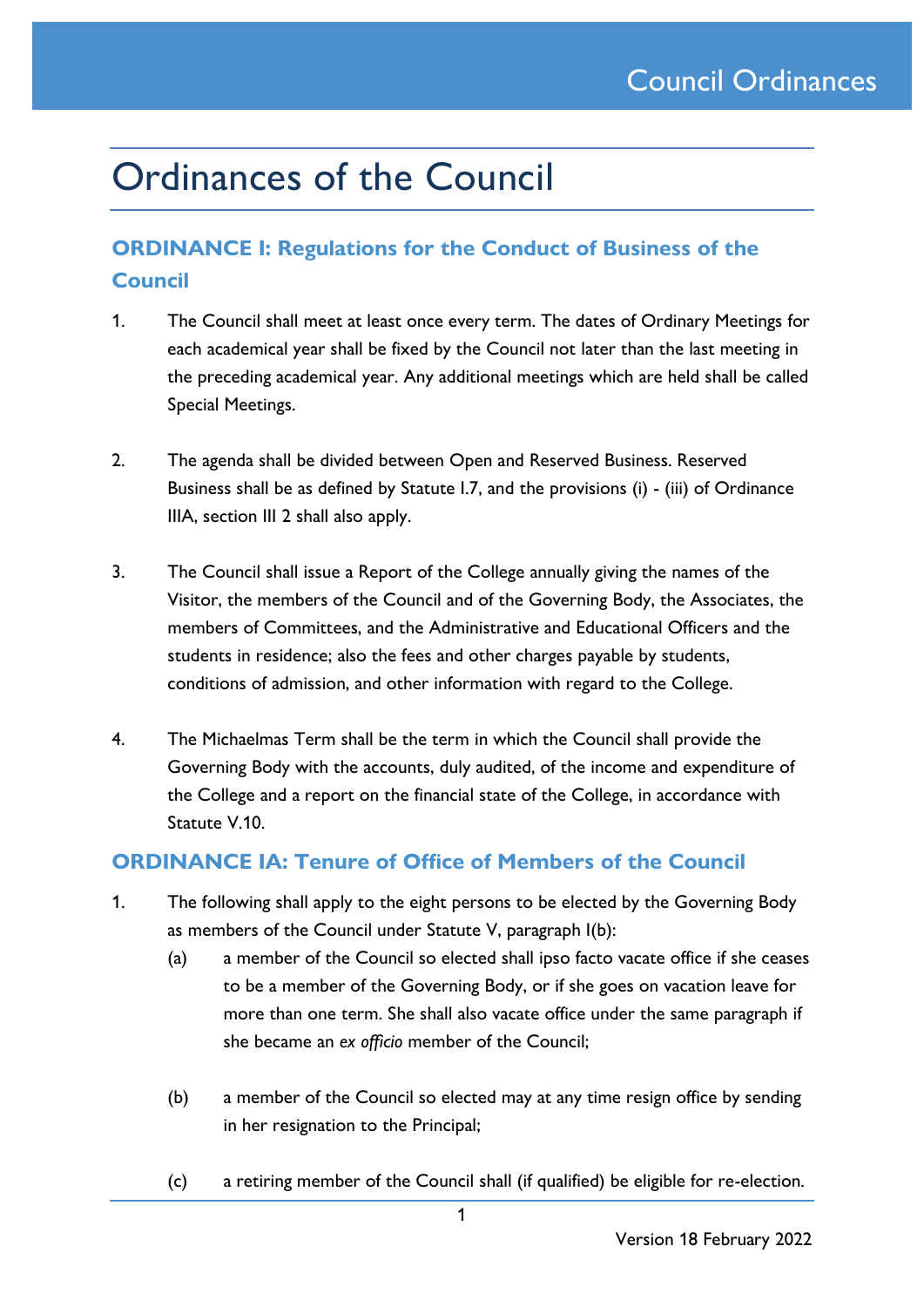### **ORDINANCE II: Committee**

The membership of Standing Committees shall be constituted with reference to the following categories:

a) The Principal (or her Deputy), or another named officer as Chair

b) Governing Body Fellows or Qualifying College Lecturers (GFQCL)<sup>1</sup>

c) Officers and other post-holders ex officio

d) Those serving in particular roles (e.g. College Lecturer, Director of Studies, Assistant Tutor) whether or not a GB Fellow or Qualifying College Lecturer

e) Junior members on the nomination of the JCR/MCR

f) External members, where appropriate either for reasons of expertise or of disinterestedness

g) Co-opted members appointed by the Committee for their expertise on a renewable annual basis.

Other staff may be required to attend in a non-voting capacity.

Quorum shall be 50% of the membership. No formal business shall be transacted unless a majority of those present are Governing Body Fellows (whether or not also Officers), the Bursar, or Qualifying College Lecturers, unless otherwise specified by Ordinance.

When the Council appoints a committee of which the Principal is not a member, the Vice-Principal shall be Chair of the Committee if she is a member; otherwise the Council shall appoint one of their members as Chair.

Members in Class (b) shall be appointed by the Governing Body at its Annual General Meeting in the Lent Term.

The appointment of members in Classes (c), (d) and (f) shall be by the Council at its last meeting, Easter Full Term.

Members in Classes (b), (d) and (f) shall normally serve for a term of three academic years. Retiring members shall be eligible for re-appointment, normally for a maximum of two consecutive terms in total. Junior Members of College Committees shall be elected under the Constitutions of the JCR and of the MCR. Junior Members shall normally serve for a term of one year. All Committees shall have the power to co-opt up to three members (including Junior Members where relevant).

<sup>&</sup>lt;sup>1</sup> Qualifying College Lecturers are those who are not Fellows of another College.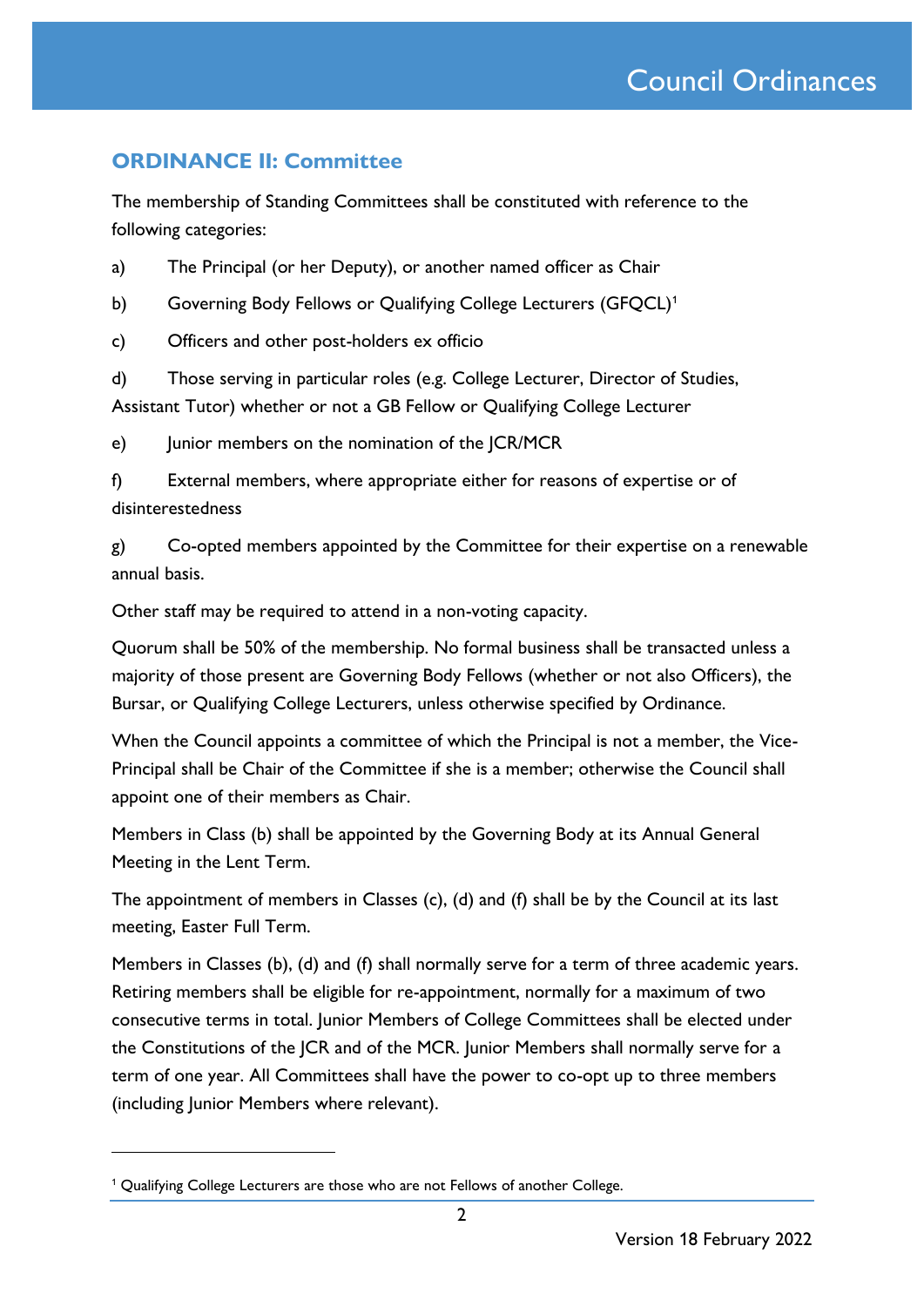Under Statute 1.7(d) business under consideration by a duly constituted committee or other body which does not include Junior Members among its membership shall be Reserved Business (see also Ordinance III A 5(b)). Items of business considered by such bodies may be reported to Junior Members if the relevant body so decided.

The Council and its Standing Committees may from time to time establish working groups for particular short-term purposes. These might draw on a wider membership as appropriate to their purpose. They could act (spend/make policy) only through the parent body (Council or one of the Standing Committees). They would be time-limited. Any working group which had not completed its business in two years would either be stood down, extended for at most one further year, or considered for establishment as a standing committee.

Each Standing Committee and Working Group will have Terms of Reference, including the necessary quorum for decisions to be valid. The Membership, Terms of Reference and quorum may be altered only by reference to the Governing Body.

Current Working Groups and Management Committees are set out in the Schedule.

### **A. Academic Planning Committee**

The Academic Planning Committee shall consist of:

a) the Principal as Chair

c) the Senior Tutor (Secretary), the Bursar, the Vice-Principal and the Postgraduate Tutor

d) four members elected by the Governing Body from among the Professorial Fellows, recent or current College Lecturers and recent or current Directors of Studies, to achieve a balance between Arts and Science subjects.

Its duties shall be:

i. to meet twice termly, or as required;

ii. to receive reports on a regular basis from Directors of Studies;

iii. to identify gaps in teaching provision; to explore means of meeting teaching requirements;

iv. to bring proposals to the Council for the creation, amendment and continuation of posts;

v. to consider the review and renewal of academic posts on an annual cycle;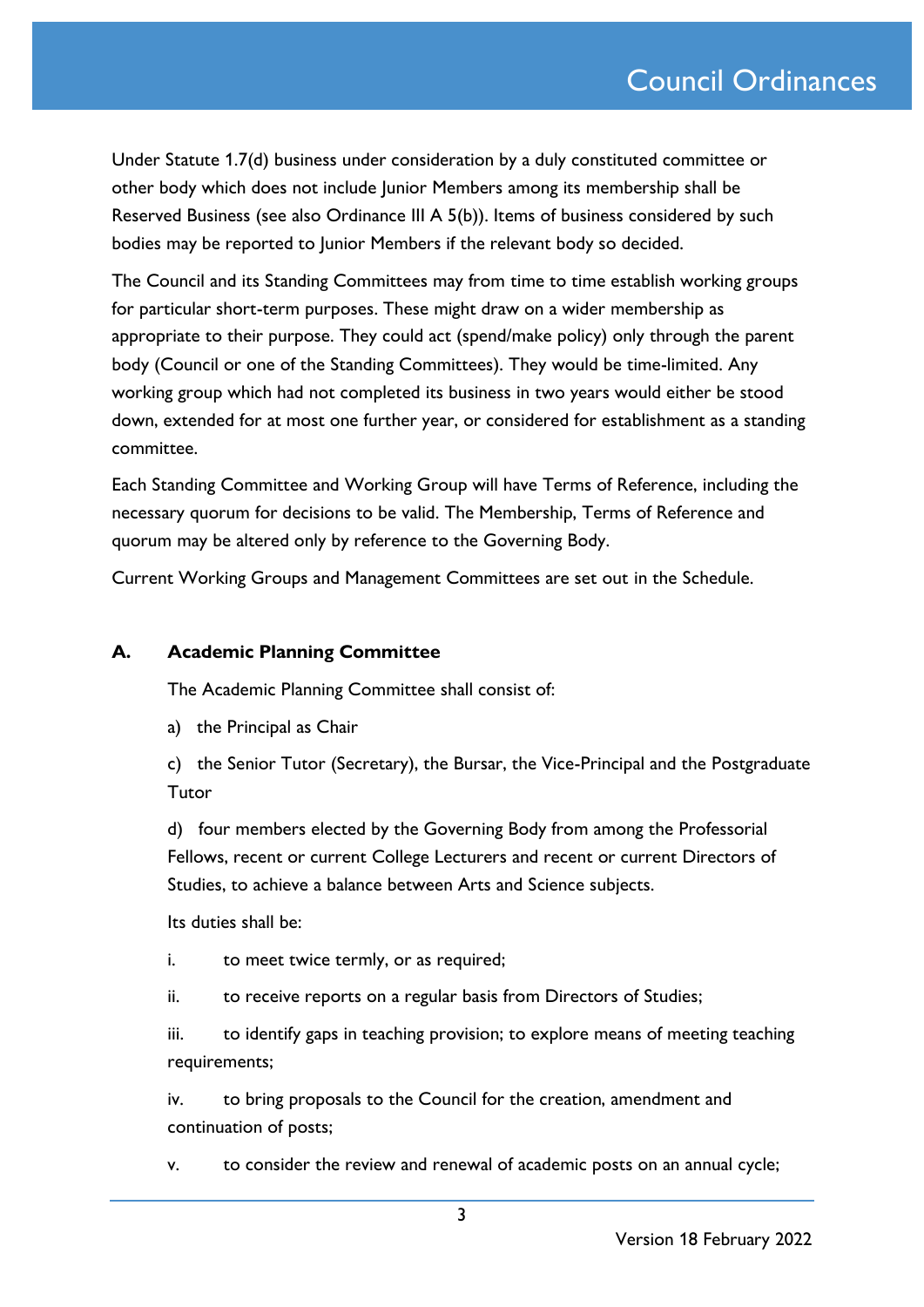vi. to receive advice on academic costs from the Bursar;

vii. to receive proposals and reports regarding academic posts to meet teaching needs, including terms and conditions of appointment;

viii. to bring proposals to the Council for the College's policy on student numbers;

ix. to submit an annual report of its activities to the Council, to be forwarded to the Governing Body.

### **B. Buildings Estate Committee**

The Buildings Estate Committee shall consist of:

a) the Bursar as Chair

b) at least two, and up to four, Governing Body Fellows or Qualifying College **Lecturers** 

c) the Senior Tutor, Domestic Bursar (Secretary), the College Accountant, Buildings Manager, the Head Gardener and Head Housekeeper

e) One member of the JCR and one member of the MCR.

Other relevant Heads of Department may attend by invitation

Its duties shall be:

i. to consider, plan and monitor the progress of maintenance and improvement projects and to manage the budget allocated by the Council for such projects;

ii. to formulate and implement a policy for the furnishing and interior decoration of all rooms and public spaces in the College, including the Postgraduate Houses and to manage the budget allocated by the Council for furnishing and maintenance;

iii. to ensure that furnishing and decorations are appropriate to the style of the College;

iv. to work in close liaison with the Garden Committee and Valuable Possessions Committee;

v. and to monitor the implications of statutory requirements on furnishings and to take appropriate action;

vi. to report to the Council.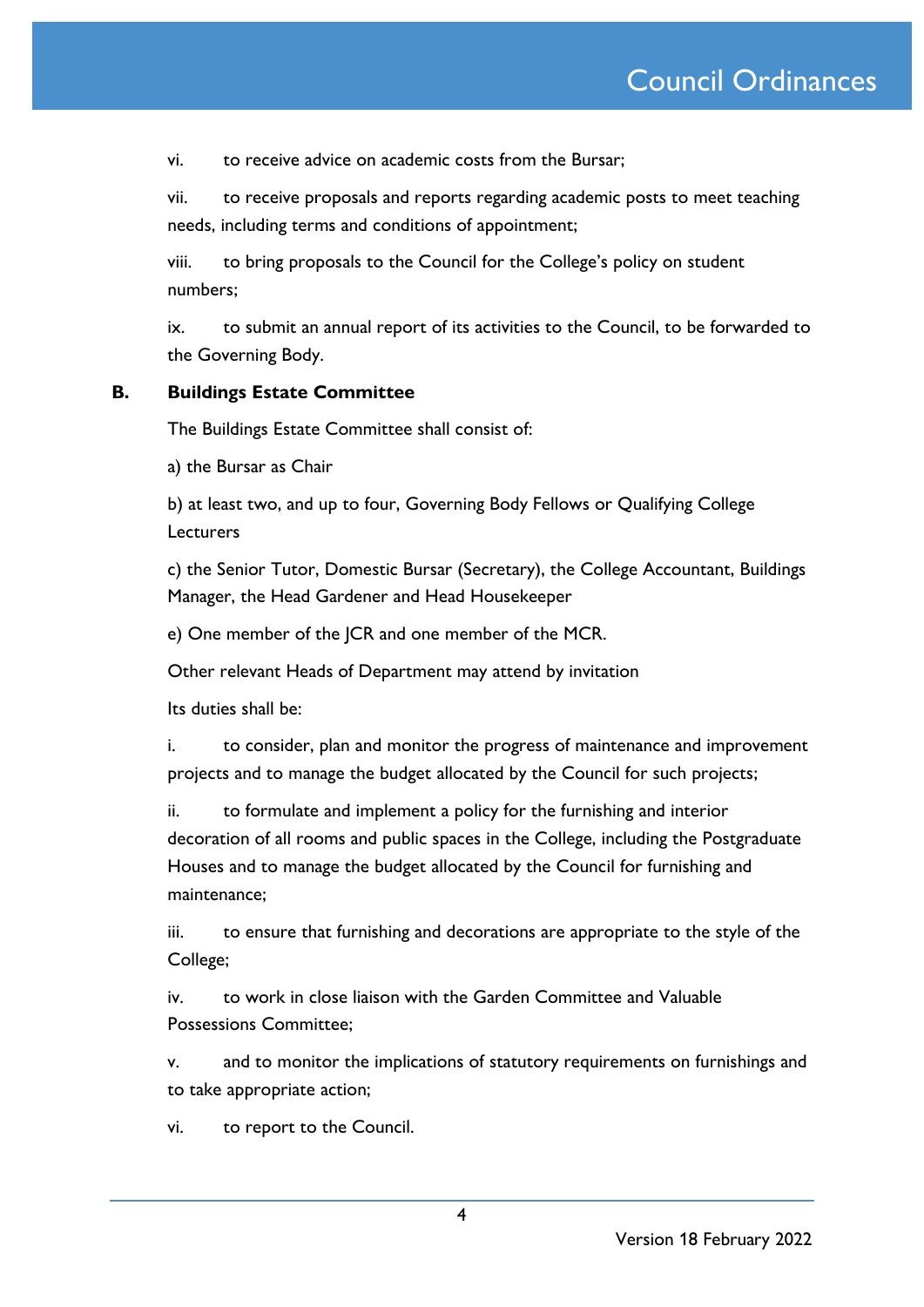### **C. College Events Committee**

The College Events Committee shall consist of:

a) the Principal or her Deputy as Chair

b) two Governing Body Fellows or Qualifying College Lecturers, one of whom normally being resident in College

c) the Vice-Principal, the Bursar, the Senior Tutor, the Domestic Bursar (Secretary), the High Table Steward, the President of the Senior Combination Room, the Praelector, the Admissions Tutor, the Postgraduate Tutor, the Director of Music, the Wine Steward, the College Accountant, the Catering Operations Manager, the Conference Manager and the Director of Development

The Communications Director, the Principal's Secretary, the Executive Assistant to the Bursary, and the Tutorial & Admissions Office Manager shall be in attendance.

Its duties shall be:

i. to organise College entertaining;

ii. to approve and oversee the programme of formal occasions and events for Senior members, students, staff and Roll Members;

iii. to oversee the College Entertainment budget;

iv. to report to the Council.

### **D. Development Committee**

The Development Committee shall consist of:

a) the Principal as Chair;

b) up to two Governing Body Fellows or Qualifying College Lecturers;

c) the Vice-Principal, Senior Tutor, Bursar, Development Director (Secretary), Deputy Development Director, Admissions Tutor, Postgraduate Tutor, Director of Communications;

f) up to two Associates.

Its duties shall be:

(i) to meet termly, or as required;

(ii) to receive reports on a regular basis from the Development Director;

(iii) to identify gaps in funding provision and to explore means of meeting funding requirements;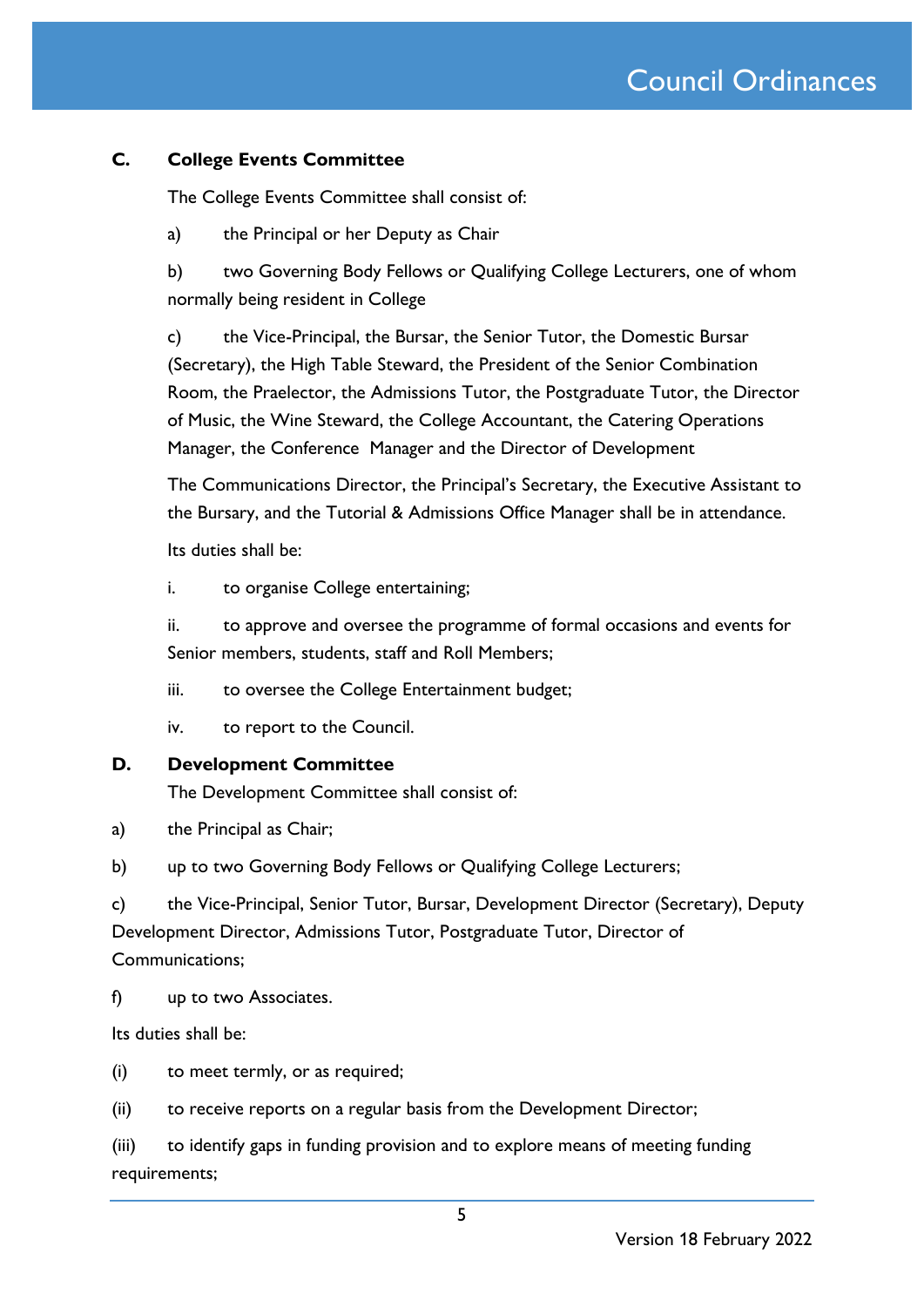- (iv) to identify gaps in provision of relationship management for all alumnae;
- (v) to bring proposals to the Council for the creation of new posts;
- (vi) to receive advice on funding needs from the Bursar;
- (vii) to bring proposals to the Council for the College's policy on fundraising and alumnae relationship management;
- (viii) to submit an annual report of its activities to the Council.

### **E. Education Committee**

The Education Committee shall consist of:

- a) the Principal (or her Deputy), or another named officer, as Chair
- c) the Vice-Principal, the Bursar
- d) the Tutors and the Directors of Studies

College Lecturers who are neither Tutors nor Directors of Studies shall be permitted but not required to attend its meetings.

Its duties shall be:

i. to award scholarships and make awards as authorised by the Council and to report these awards to the Council and the Governing Body;

ii. and to consider such other academic matters as shall be referred to it.

The Education Committee shall delegate certain of its responsibilities to the Directors of Studies Committee and certain of its responsibilities to the Standing Sub-Committee of the Education Committee.

### **E.1 Directors of Studies Committee**

The Directors of Studies Committee shall consist of:

- a) the Senior Tutor as Chair
- c) the Admissions Tutor

d) all Directors of Studies; College Lecturers who are not Directors of Studies shall be invited but not required to attend.

Its duties shall be:

i. to consider issues of academic and educational importance,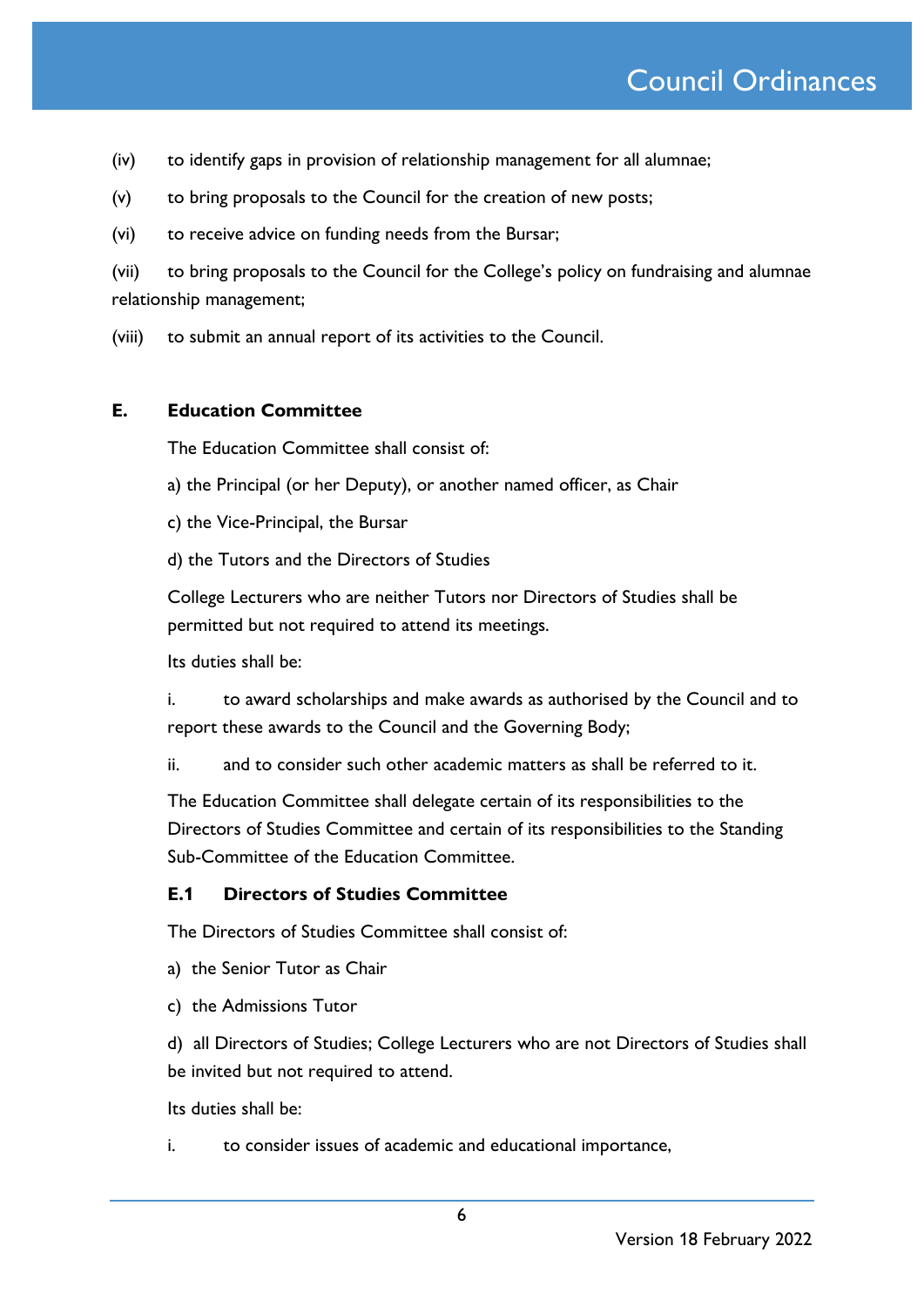ii. to report to the Education Committee, the Council and Governing Body as appropriate.

### **E.2 Standing Sub-Committee of the Education Committee**

The Standing Sub-Committee shall consist of:

a) the Vice-Principal as Chair

d) three Tutors (of whom one will sit on any one occasion) and four Directors of Studies (of whom three will sit on any one occasion).

Its duties shall be:

i. to consider all cases of failure to achieve honours in University examinations and where special permission is sought of the Council to allow a student to remain a Member of the College; and of serious and continued failure of academic diligence;

ii. to make recommendations in such cases to the Council.

### **F. Environmental and Sustainability Committee**

The Environmental and Sustainability Committee shall consist of:

- a) the Principal or her Deputy as Chair
- b) up to four GB Fellows or Qualifying College Lecturers
- c) the Domestic Bursar
- d) two members of staff
- e) one member of the JCR and one member of the MCR

Its duties shall be:

i. to make sure that people throughout the College are aware of

environmental issues;

ii. to encourage them to be supportive;

iii. to make sure that the Council and Governing Body are also aware of environmental issues;

iv. to consult other members of the College as appropriate;

v. to report to the Council.

Its duties shall be: to make sure that people throughout the College were aware of environmental issues, and to encourage them to be supportive and to make sure that the Council and Governing Body were also aware of environmental issues. The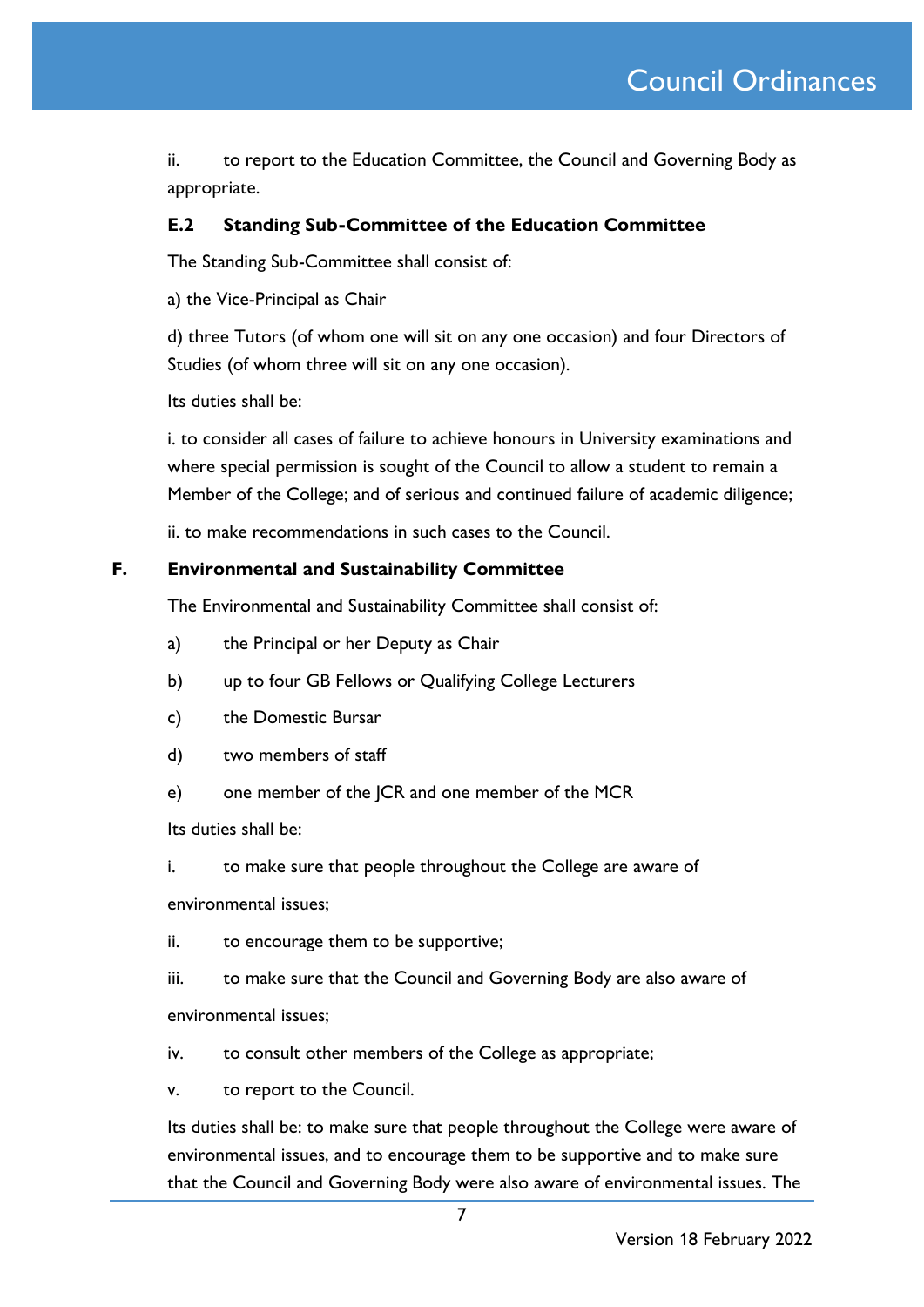Committee will consult other members of the College as appropriate and reports to the Council.

### **G. Finance Committee**

The Finance Committee shall consist of:

a) the Principal as Chair

b) at least two, and up to four, Governing Body Fellows or Qualifying College Lecturers

c) the Vice-Principal, the Bursar, the Senior Tutor, the Domestic Bursar, and the College Accountant

f) up to two external members who may be Associates, appointed by the Council for their expertise.

Its duties shall be:

i. to consider and to make recommendations to the Council on financial policy, budgets and forecasts, the capital expenditure plan, academic fees, rents and charges;

ii. to monitor current financial performance, and other financial matters;

iii. to monitor staff costs.

### **H. Garden Committee**

The Garden Committee shall consist of:

- a) The Principal or her Deputy as Chair
- b) at least two Governing Body Fellows or Qualifying College Lecturers
- c) the Head Gardener and the Steward or Domestic Bursar
- e) one member of the JCR and one member of the MCR

g) up to two co-opted members appointed by the Committee for their expertise on a renewable annual basis.

Its duties shall be:

i. to maintain and develop, subject to any directions of the Council, the College gardens, grounds and playing fields.

### **I. Investments Committee**

The Investments Committee shall consist of: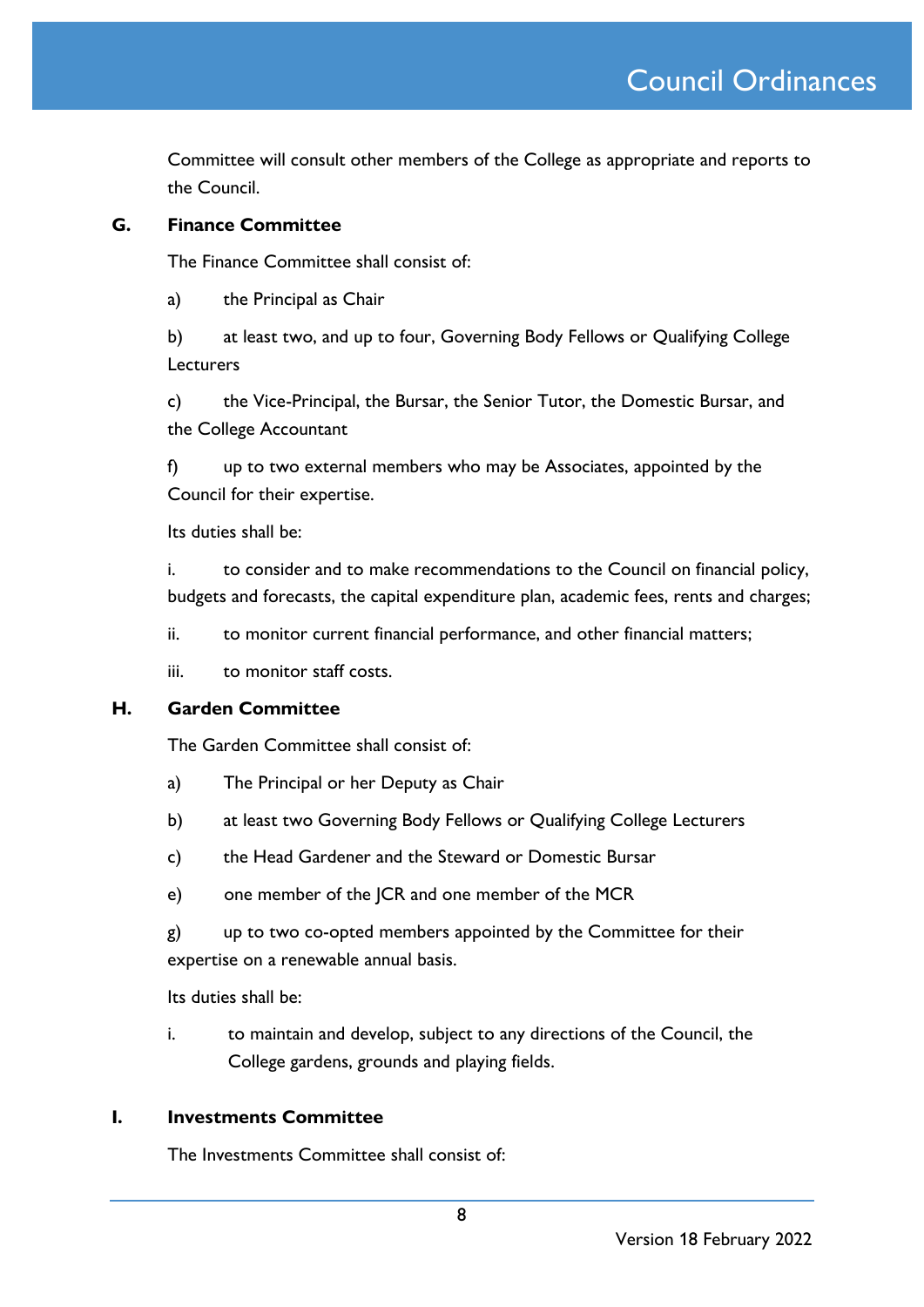- a) the Principal as Chair
- c) the Vice-Principal, the Bursar, the College Accountant
- d) up to five members of the Finance Committee
- f ) up to five external members, appointed by the Council.

Its duties shall be:

- i. to set guidelines for the investment of existing and new money
- ii. to monitor investment performance and
- iii. to report to the Council.

All investment recommendations and decisions shall be compliant with the provisions of The Universities of Oxford and Cambridge Act 1923 and The University and Colleges (Trusts) Act 1943.

Its duties shall be: to set guidelines for the investment of existing and new money, to monitor investment performance and to report to the Council. All investment recommendations and decisions shall be compliant with the provisions of [The](http://www.legislation.gov.uk/ukpga/Geo5/13-14/33/contents)  [Universities of Oxford and Cambridge Act 1923](http://www.legislation.gov.uk/ukpga/Geo5/13-14/33/contents) and [The University and Colleges](http://www.legislation.gov.uk/ukpga/Geo6/6-7/9/contents)  [\(Trusts\) Act 1943.](http://www.legislation.gov.uk/ukpga/Geo6/6-7/9/contents)

### **J. IT Committee**

The IT Committee shall consist of:

a) the Bursar as Chair

b) two Governing Body Fellows or Qualifying College Lecturers (or one Senior Member and a member of the University Information Service, the latter to be appointed by the Council)

c) the IT Manager (Secretary), the IT Officer(s), the Senior Tutor, the College Accountant, the College Librarian, the Executive Assistant to the Bursary, the Development Director or Registrar of the Roll, the Domestic Bursar

e) a representative of the JCR and a representative of the MCR.

Its duties shall be:

- i. to keep the academic and administrative IT provision under review;
- ii. to represent the interests of IT users within the College;
- iii. to monitor the budget allocated by the Council;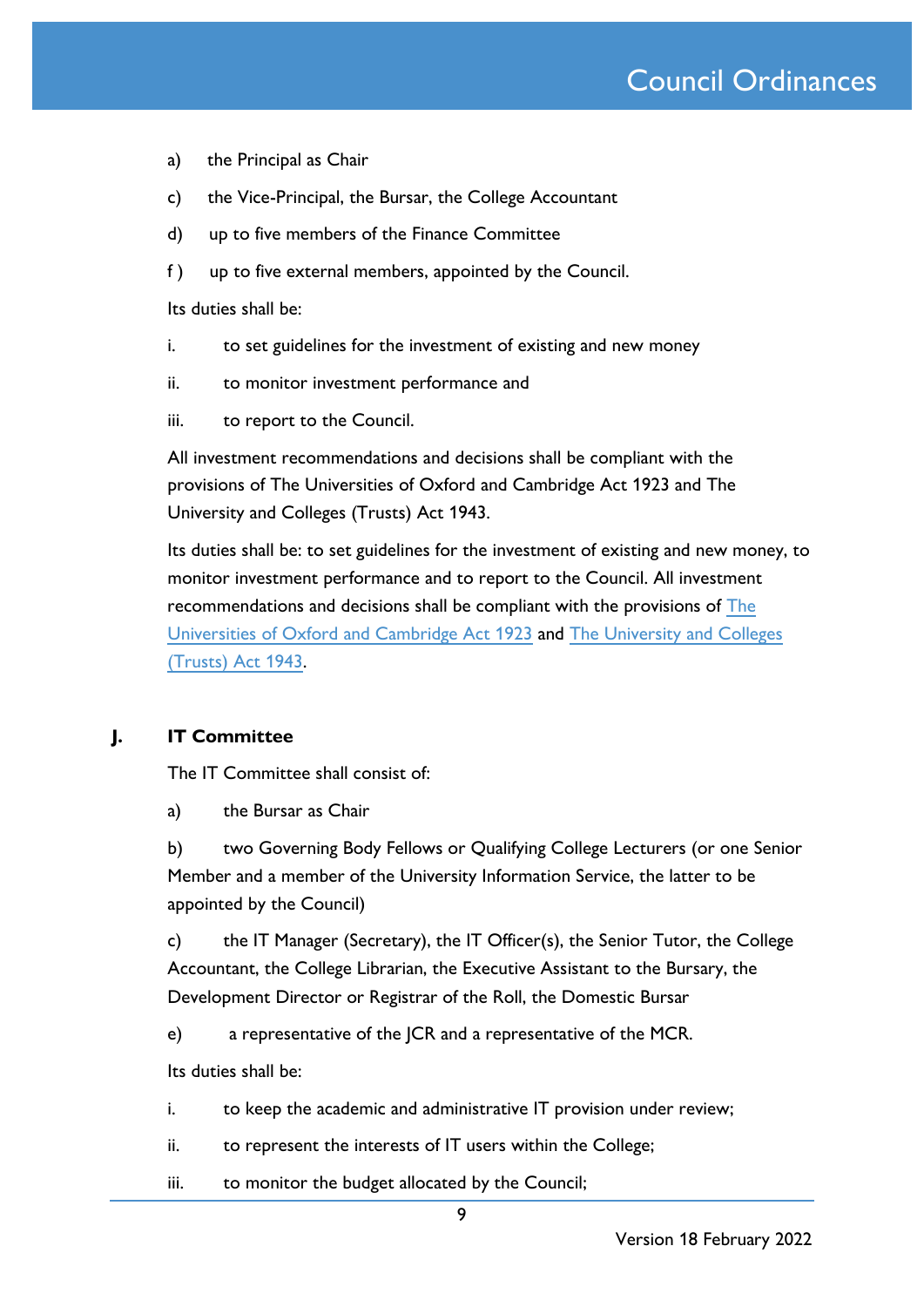iv. and to report to the Council.

### **K. Library & Archives Committee**

It is proposed that the Library & Archives Committee should consist of:

a) the Principal or her Deputy as Chair

b) Up to two Governing Body Fellows or Qualifying College Lecturers

c) The Librarian (Secretary) and the Archivist

d) Four Directors of Studies appointed by the Council to provide coverage of the Arts, Social Science and Science subjects, and normally subjects with large and small student populations

e) up to two members of the MCR and up to two members of the JCR

g) the Archivist may be co-opted

Notwithstanding the general arrangements for the quorum of Standing Committees, no formal business shall be transacted unless a majority of those present are Governing Body Fellows or Qualifying College Lecturers, or Directors of Studies.

Its duties shall be:

i. to oversee the management of the College Library and focus on matters relevant to the Library's role in the support of study, teaching and learning at Newnham;

ii. to assist, advise and support the Librarian and Library staff in such work as: purchasing books in consultation with Directors of Studies; ensuring that the Library provides space conducive to study; helping students to study well, and to access ebooks, ejournals and other academic resources in the most effective way; working with the Library's collection development policy to ensure the Library's collections remain up-to-date, relevant and useful for all subjects taught at Newnham; ensuring that the library's holdings also cover general, multidisciplinary works to provide inspiration and a good all-round coverage of subjects of interest.

iii. to pay attention to the Library's historic, special collections of earlier printed books, with regard to their preservation and their use to benefit education, learning and research, and the ways in which they can enhance the College's reputation as a place of scholarly endeavour;

iv. to work with reference to the wider context of library provision in the University of Cambridge, using, for example, the Cambridge college libraries statement of purpose as a guide to its areas of interest and potential development [https://libguides.cam.ac.uk/colleges/statementofpurpose;](https://libguides.cam.ac.uk/colleges/statementofpurpose)

Version 18 February 2022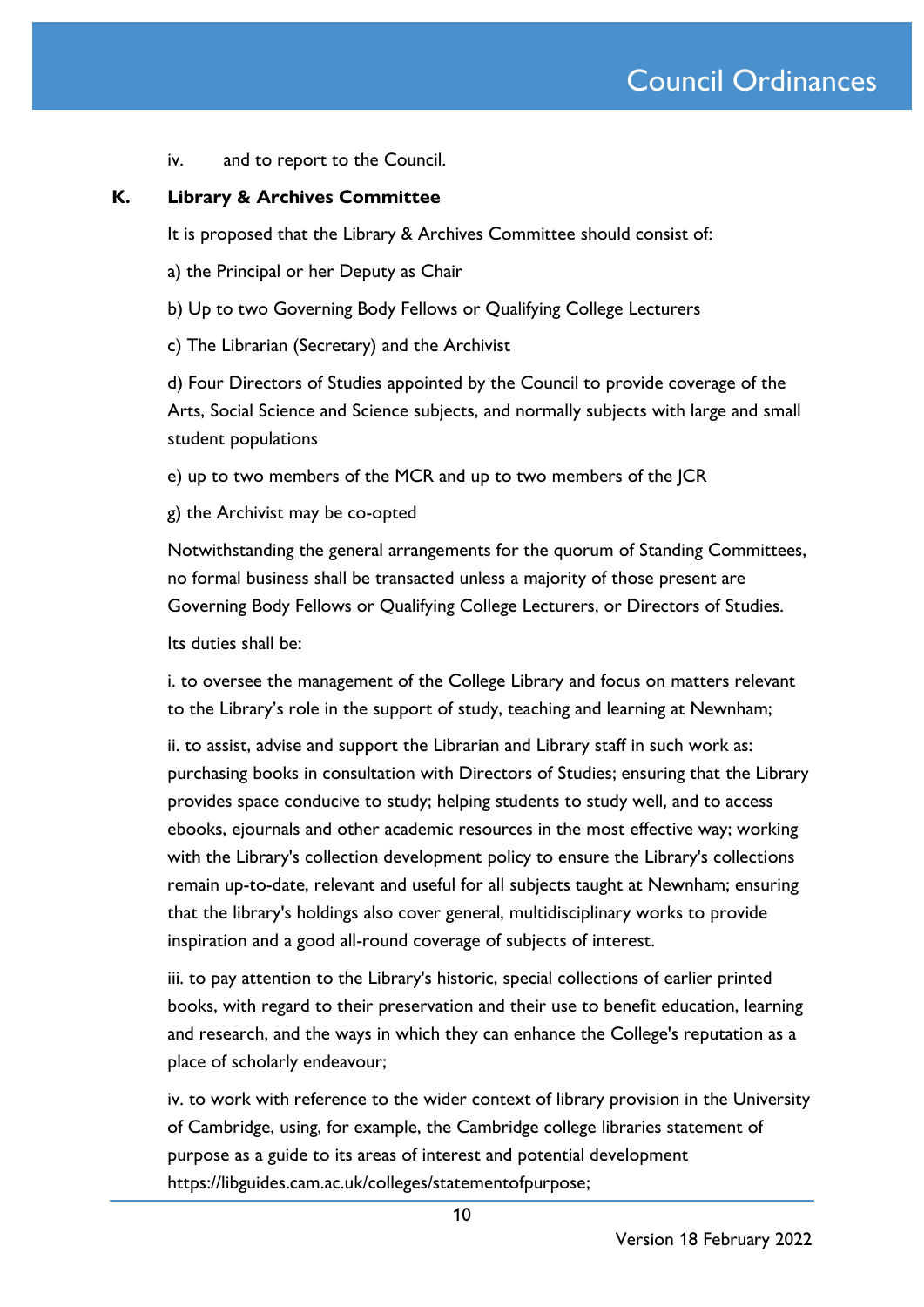v. to provide advice to the Archivist with regard to the strategic management and development of the College Archive, including specific projects relating to the Archives and funding arrangements for such projects;

vi. to receive the Archivist's Annual Report;

vii. to report to the Council

### **L. Margaret Anstee Centre Management Committee**

The Management Committee of the Margaret Anstee Centre shall consist of:

a) the Principal as Chair;

b) up to four Governing Body Fellows or Qualifying College Lecturers;

c) the Director of the Margaret Anstee Centre (Secretary), Bursar, the Development Director;

e) one MCR representative.

Its duties shall be:

(i) to meet termly, or as required;

(ii) to manage and oversee the academic engagement work and operational matters of the Margaret Anstee Centre for Global Studies;

(iii) to organise and administer the competitive recruitment of Margaret Anstee Research Fellows (commonly known as Margaret Anstee Fellows);

(iv) to make recommendations to the Postgraduate Grants & Awards Committee for the awarding of funding to eligible postgraduate students (to be known as Margaret Anstee Postgraduate Students);

(v) to manage and oversee budget matters relating to the Centre;

(vi) to report annually to the Council and to provide detailed updates to the Council on request.

### **M. Postgraduate Grants and Awards Committee**

The Postgraduate Grants and Awards Committee shall consist of:

- a) the Postgraduate Tutor as Chair
- d) the Assistant Postgraduate Tutors (one of whom shall be Secretary).

The Senior Tutor and the Financial Tutor shall attend as required.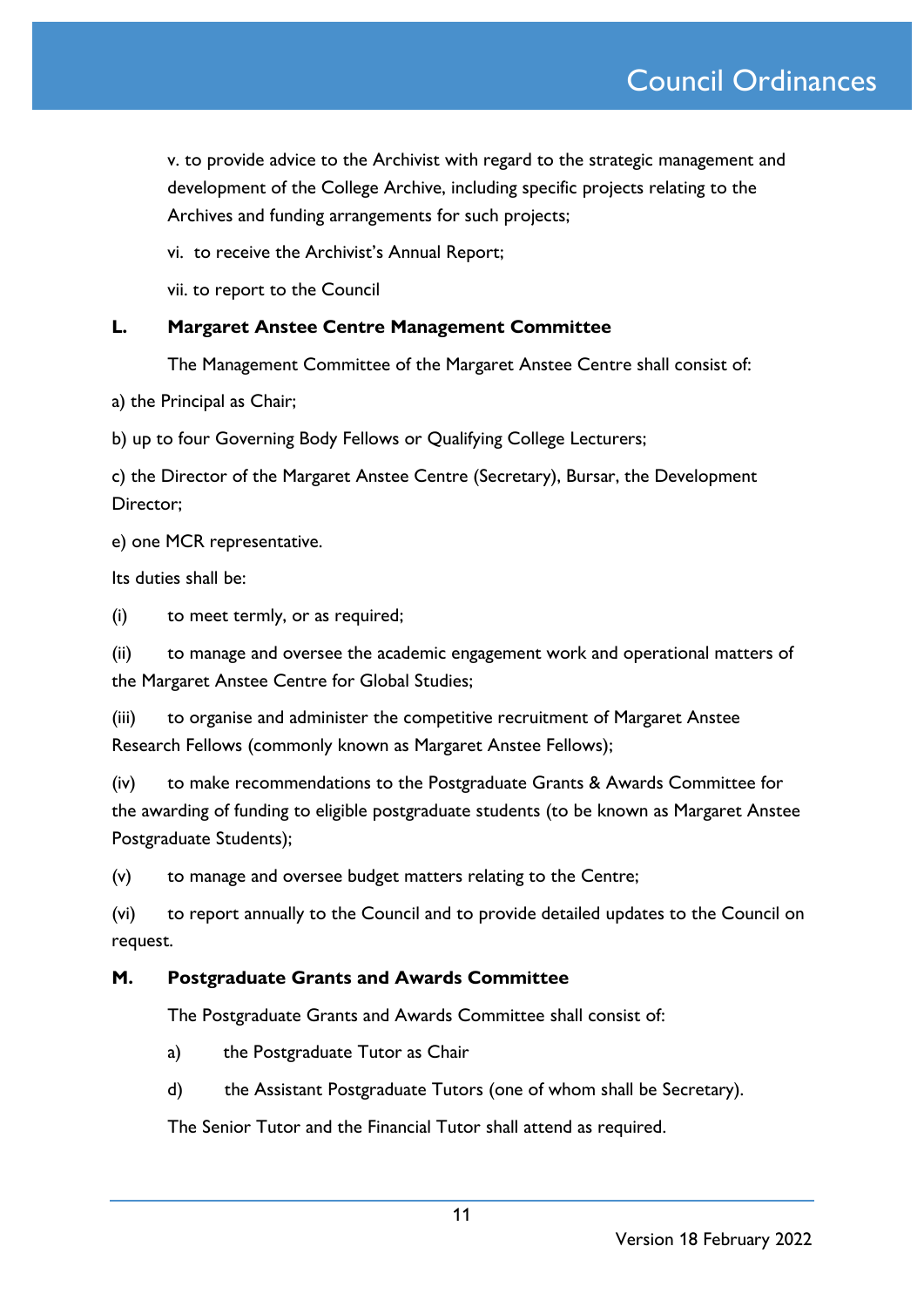When awarding Research Studentships, it shall be chaired by the Principal and shall co-opt further Senior Members as appropriate.

Its duties shall be:

- to award Research Studentships;
- to award book grants to postgraduate students;

• to make grants to such students in unexpected financial difficulties; to make grants in aid of research and travel for academic purposes to such students;

• to make awards to graduands proceeding to further academic work at Newnham College;

• to report the names of recipients of awards to the Council and Governing Body;

• to monitor, and advise the Council when appropriate, on the financial needs of postgraduate students at Newnham; to make an annual report to the Council.

Its duties shall be: to award Research Studentships; to award book grants to graduate and postgraduate students; to make grants to such students in unexpected financial difficulties; to make grants in aid of research and travel for academic purposes to such students; to make awards to graduands proceeding to further academic work at Newnham College; to report the names of recipients of awards to the Council and Governing Body; to monitor, and advise the Council when appropriate, on the financial needs of graduate and postgraduate students at Newnham; to make an annual report to the Council.

### **N. Research Fellowship Committee**

The Research Fellowship Committee shall be divided into two Panels: the Humanities and Social Sciences Panel; and

the Sciences, Mathematics and Engineering Panel.

Each Panel shall consist of:

a) The Principal as Chair

b) three Governing Body Fellows or Qualifying College Lecturers, all of whom are elected by the Council

g) co-opted members as required for each competition;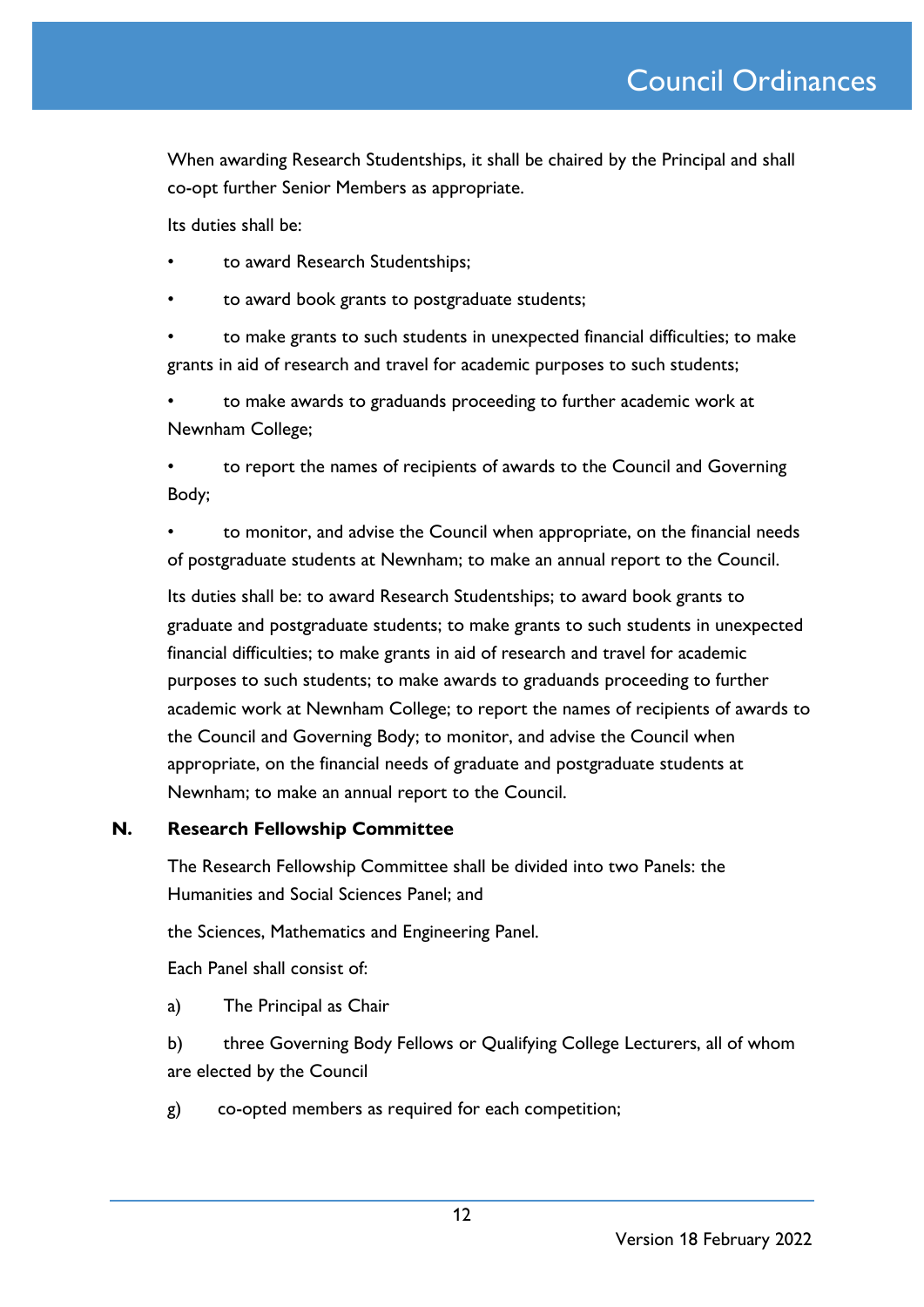A Convenor shall be appointed for each Panel from the appointed membership, and shall serve for three years. Each Panel shall have the right to invite an external adviser (non-voting) to attend for the interview of any candidate.

The Panels' duties shall be:

- i. to report to the Council on each Research Fellowship competition;
- ii. to nominate candidates for the award of Research Fellowships;

iii. to receive annual reports from Research Fellows and to forward these to the Council and the Governing Body.

### **O. Risk Committee**

The Risk Committee shall consist of:

b) two Governing Body Fellows or Qualifying College Lecturers;

f) three external members; and

g) up to two further members from within the College or externally.

The quorum shall be three, of whom at least one is in class b).

The Chair shall be appointed by the Council. No member of the Council, whether ex officio or otherwise, shall be a member of the Committee. The Bursar and/or the College Accountant shall normally be in attendance where financial matters are being considered. The Bursar and/or the HR Manager shall normally be in attendance where staffing matters are being considered. Other members of the College may be invited to attend for particular topics.

The Committee's duties shall be:

i. to provide assurance on the adequacy of the College's risk management arrangements and the associated control environment as articulated in the College Risk Register;

ii. to review and monitor the risks identified and advise the Council as necessary; and iii. to address further issues as they arise.

The Committee shall meet at least twice annually and report to the Council.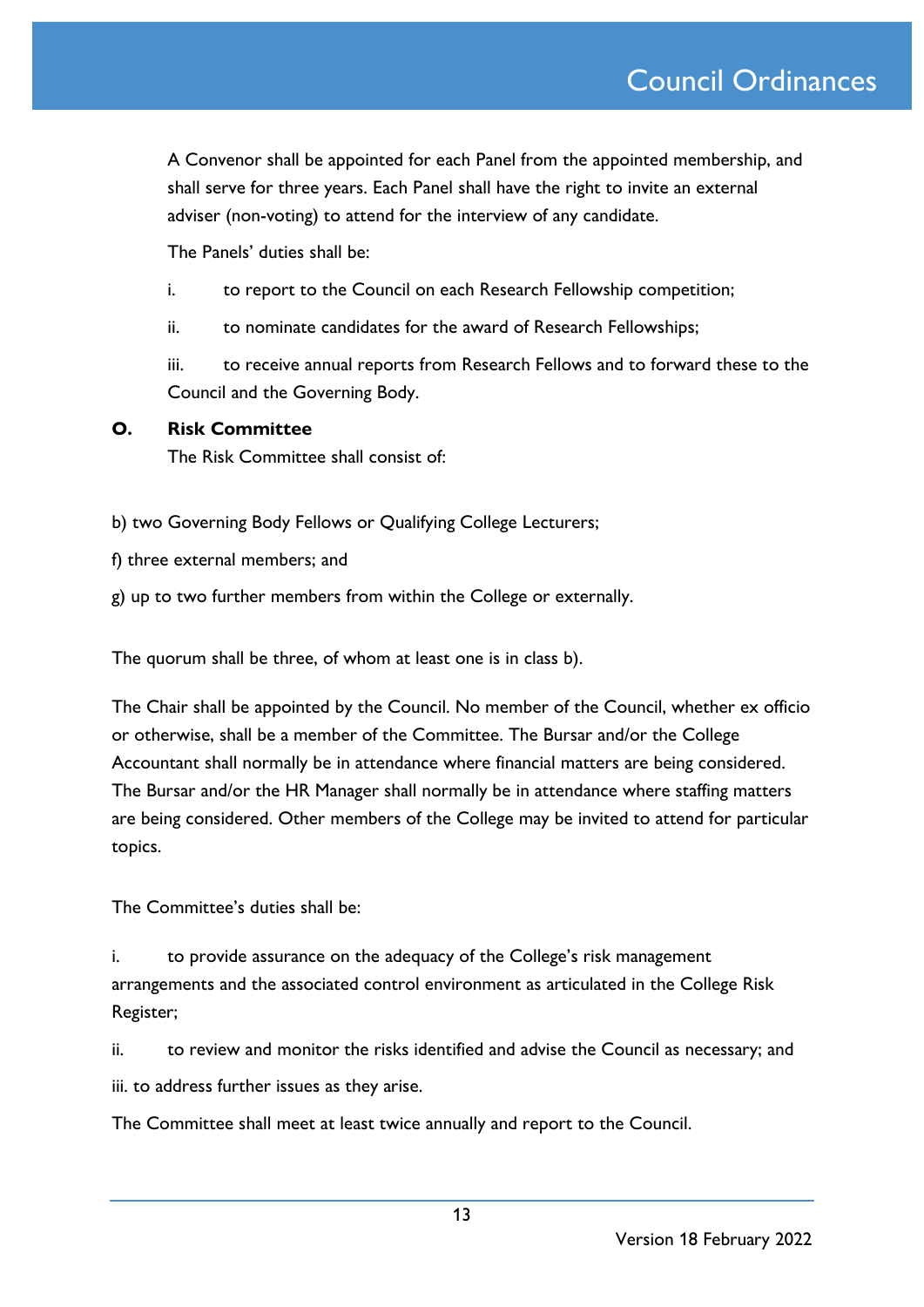### **P. Safety Committee**

The Safety Committee shall consist of:

- a) the Bursar as Chair
- b) two Governing Body Fellows or Qualifying College Lecturers

c) the Senior Tutor, the Domestic Bursar (who is the College Fire, Health and Safety Officer, as Secretary), the Admissions Tutor, the Buildings Manager (who is Deputy Fire, Health and Safety Officer), the Catering Operations Manager, the College Accountant, the College Nurse, the Communications Director, the Conference Manager, the Development Director, the Director of the Skilliter Centre, the Executive Assistant to the Bursary, the Head Gardener, the Head Housekeeper, the Head Porter, the HR Manager, the IT Manager, the IT Director, the Librarian, the Principal's Secretary, and the Tutorial & Admissions Office Manager

e) nominated members of the JCR and the MCR

Notwithstanding the general arrangements for the quorum of Standing Committees, the quorum shall be 50% of the membership.

Its duties shall be:

- i. to monitor the implications of legislation concerning Health & Safety;
- ii. to keep the College's Health & Safety policies under review;
- iii. to be responsible for their implementation;
- iv. to report to the Council.

### **Q. Senior Members' Research Support Committee**

The Senior Members' Research Support Committee shall consist of:

a) the Principal or Vice-Principal as Chair

b) two Governing Body Fellows or Qualifying College Lecturers, one of whom shall be Secretary.

Its duties shall be:

i. to make grants to designated Senior Members for research;

ii. to consider such other academic and academic-related support to Senior Members as may be needed and to advise the Council thereon;

iii. to make an annual report to the Council.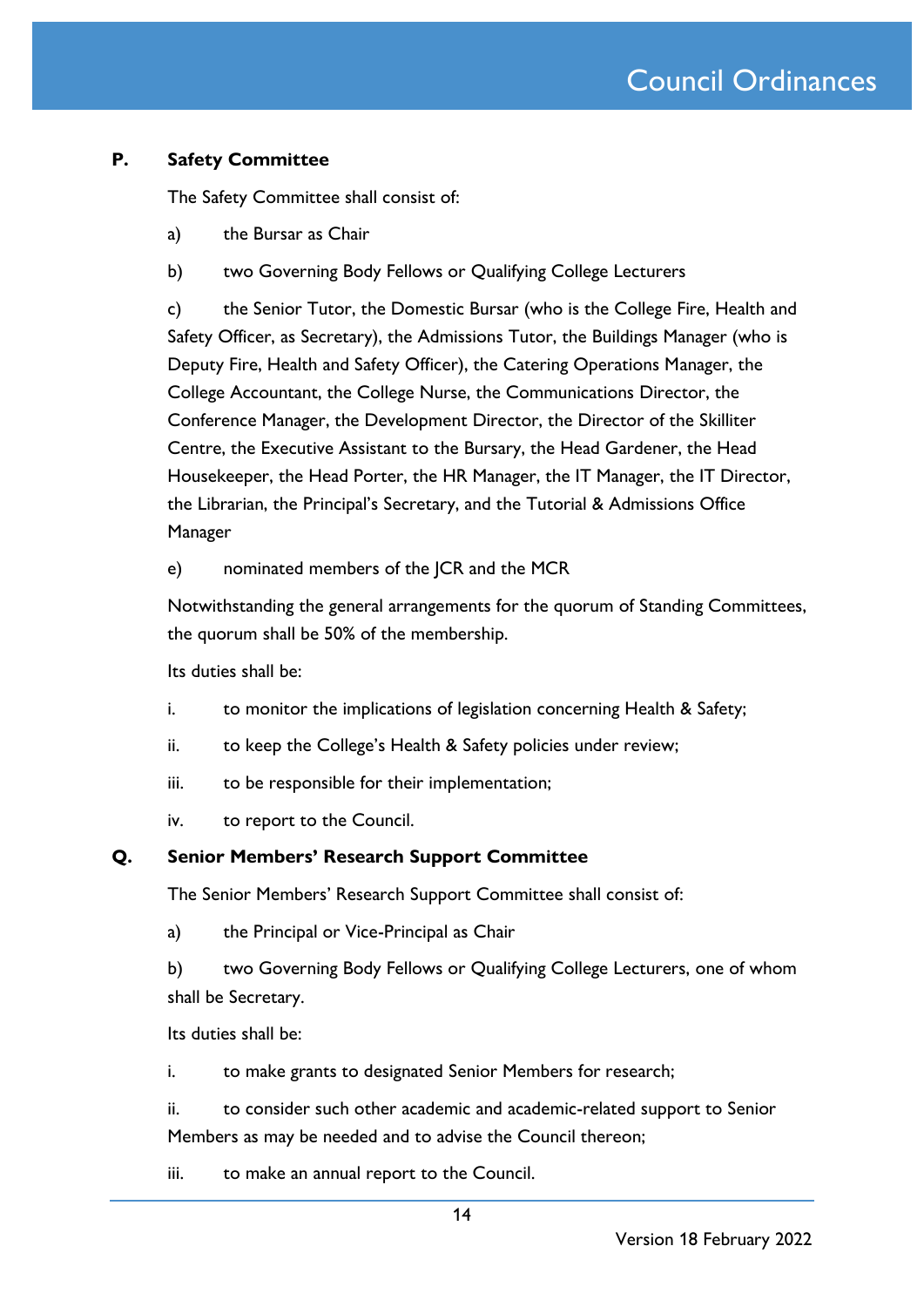### **R. Skilliter Centre Management Committee**

The Management Committee of the Skilliter Centre for Ottoman Studies shall consist of:

- a) the Principal as Chair
- c) the Bursar (Treasurer) and the Director of the Skilliter Centre (Secretary)
- f) two Council nominees, of whom one may be a member

of the Cambridge University Faculty of Asian and Middle Eastern Studies

Its duties shall be:

i. to give overall direction to the Centre; and

ii. to recommend the annual budget to the Council. It shall normally meet three times a year.

The Committee shall delegate certain of its activities to a Research Grants Sub-Committee, which shall consist of: the Director as Chair, and three other members of the Committee.

Its duties shall be:

- i. to consider applications for the Centre's research grants, and
- ii. to make recommendations for awards to the Management Committee.

**S. Stipends and Benefits Committee**

The Stipends & Benefits Committee shall consist of:

a) the Principal as Chair

b) two Governing Body Fellows or Qualifying College Lecturers, who do not hold the same remunerated College role as each other, if any; at least one of whom should receive the majority of their remuneration from the University of Cambridge.

c) the Bursar (Secretary); the Senior Tutor

f) a current Bursar of another college in the University of Cambridge; a current Senior Tutor of another college in the University of Cambridge; up to four members of the College who have the status of Alumna (who is not a Fellow), Fellow Emerita, Privileges of a Fellow Emerita or Honorary Fellow.

Its duties shall be:

i. to review, and to make recommendations to the Council (or to the Governing Body in the case of the Principal and the Bursar) for changes to the terms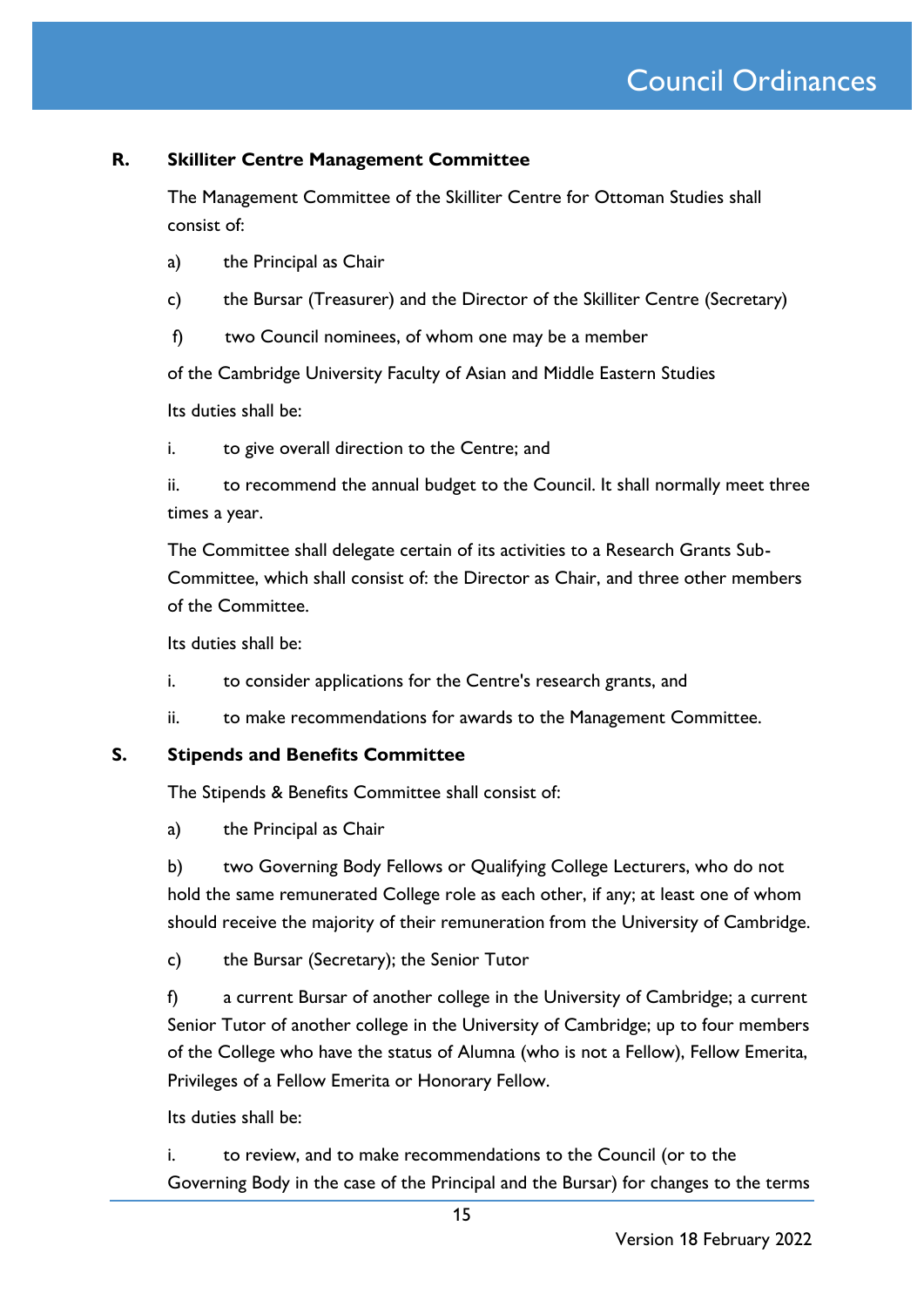and conditions of appointment, level of remuneration and other financial benefits for the following roles normally held by single individuals:

- Principal
- Vice-Principal
- Senior Tutor
- Postgraduate Tutor
- Admissions Tutor
- Deputy Admissions Tutor
- Bursar
- Domestic Bursar
- Development Director
- Librarian
- Director of the Skilliter Centre
- Director of the Margaret Anstee Centre
- Director of Music
- Secretary of the Governing Body
- Praelector
- Lectrice
- and any similar role not listed above

ii. to review, and to make recommendations to the Council for changes to the terms and conditions of appointment, level of remuneration and other direct and indirect benefits for the following roles normally held by several role-holders:

- College Lecturer
- Director of Studies
- Supervisor
- Tutor / Assistant Tutor
- Postgraduate Mentor
- Junior Research Fellow
- Margaret Anstee Centre Research Fellow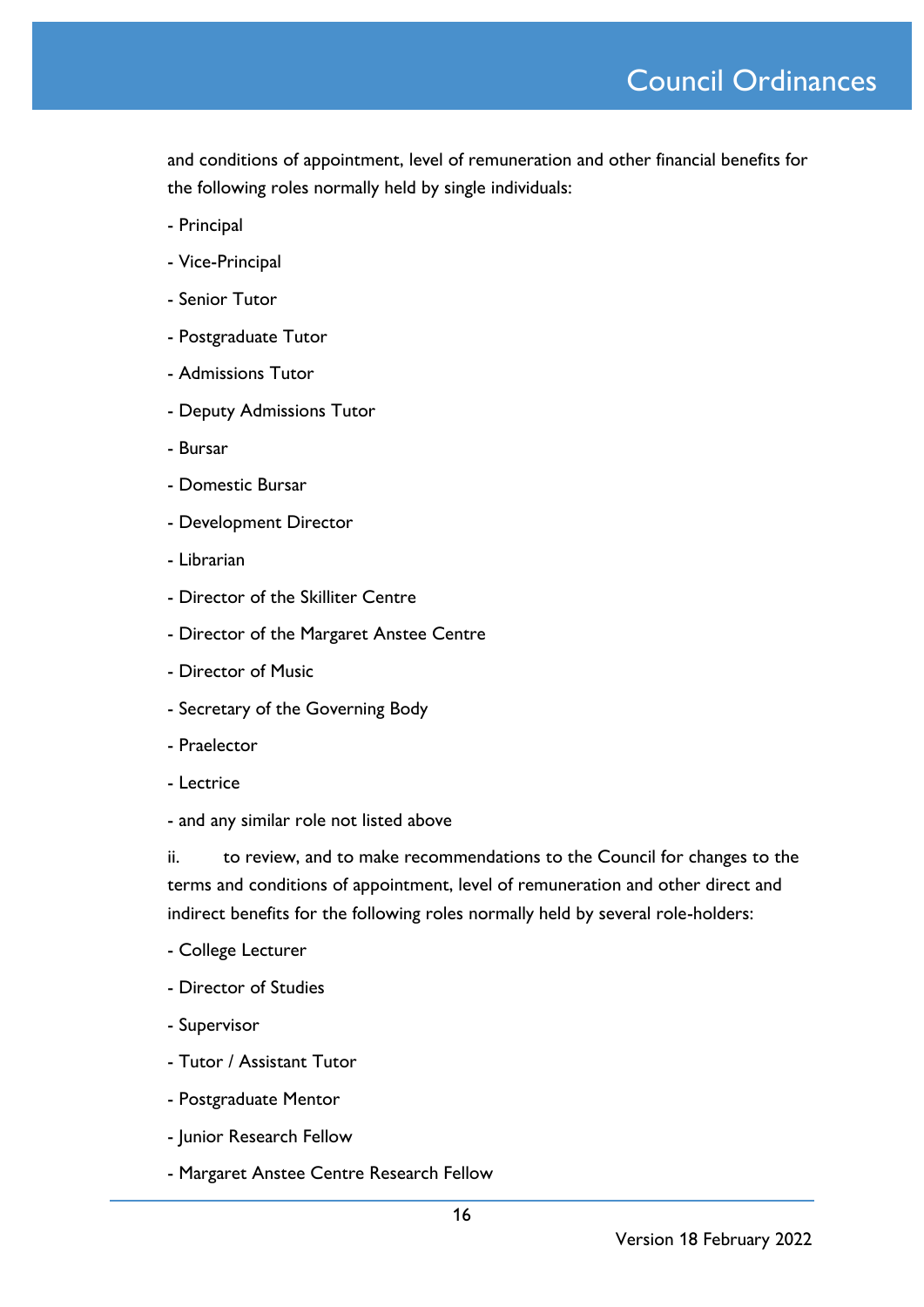## Council Ordinances

- Associate Lecturer

- Special Supervisor

- and any similar role not listed above

iii. to recommend the College's position on any matters relating to the Universities Superannuation Scheme

iv. to ensure that any potential conflicts of interest are managed transparently and that conflicted individuals do not participate in any discussion in which they have a personal interest.

### **T. Undergraduate Grants and Awards Committee**

The Undergraduate Grants and Awards Committee shall consist of:

a) the Senior Tutor as Chair

- c) the Financial Tutor (Secretary), the Admissions Tutor
- d) the Undergraduate Tutors, and the Postgraduate Tutors as required.

Its duties shall be:

i. to award book and travel grants and grants for special purposes to undergraduate students;

ii. to make grants to such students seeking assistance;

iii. to monitor, and to advise the Council, when appropriate, on the financial needs of such students;

iv. to award certain grants to former students and postgraduate students;

v. to receive reports from the Financial Tutor on support received by Newnham students from external funds;

vi. to make an annual report to the Council.

## **ORDINANCE III: Appointment of Administrative and Educational Officers**

In the event of a vacancy occurring in any office to which the Council makes appointment the Council shall consider whether it is desirable to fill the vacancy and, if it decides to do so, may appoint a special Appointments Committee to advise on the matter and make such recommendations to the Council as it may think fit.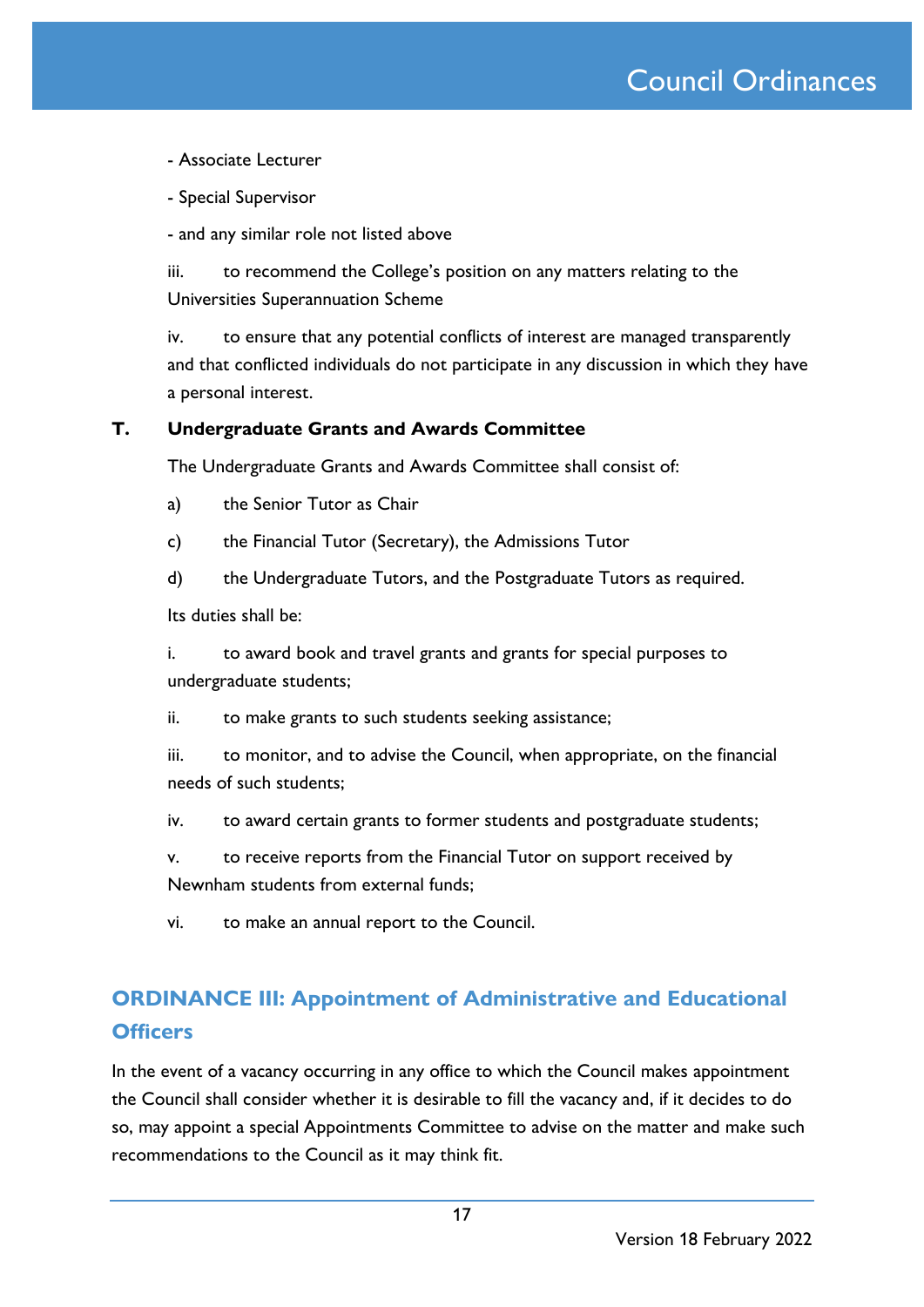## **ORDINANCE III A: Junior Membership of the Council**

There shall be three Junior Members of the Council as specified in the Charter, Article 11 and Statute V. One shall be the graduate student elected by the Middle Combination Room (MCR) under Ordinance IIIA of the Governing Body; one shall be the undergraduate elected by the Junior Combination Room (JCR) in the Michaelmas Term under the same Ordinance; one shall be either the undergraduate elected in the Lent Term under the same Ordinance or the President of the JCR *ex officio*.

### **I. Elections of three Junior Members to the Council**

- 1. **Elections**: The elections shall be those held under Ordinance IIIA of the Governing Body which are as follows:
	- (a) For one graduate Junior Member, an election by the Newnham College MCR, at the voting day specified in Section 5.
	- (b) For two undergraduate Junior Members, elections by the body of matriculated members of the College who are reading for a first degree, excluding those who are members of the Newnham College MCR, at one each of the voting days specified in Section 5.
- 2. The member elected under 1(a) shall serve as a member of the Council for one calendar year from the end of the Annual General Meeting at which she is elected. One member elected under 1(b) shall serve as a member of the Council for one calendar year from the beginning of the Lent Term following her election; one member elected under 1(b) shall serve as a member of the Council for one calendar year from the Easter Term following her election, unless the President of the JCR *ex officio* takes this seat.
- 3. **Returning Officer**: The Returning Officer for the election under 1(a) shall be the Tutor for Graduate Students or a deputy named by her. The Returning Officer for the elections under 1(b) shall be the Senior Tutor or a deputy named by her from among the administrative staff.

If on the first day of Full Term in which the election is to be held the office of Tutor for Graduate Students or of Senior Tutor is vacant the Principal shall as soon as practicable thereafter nominate as Returning Officer a Senior Member of the College who is willing to act.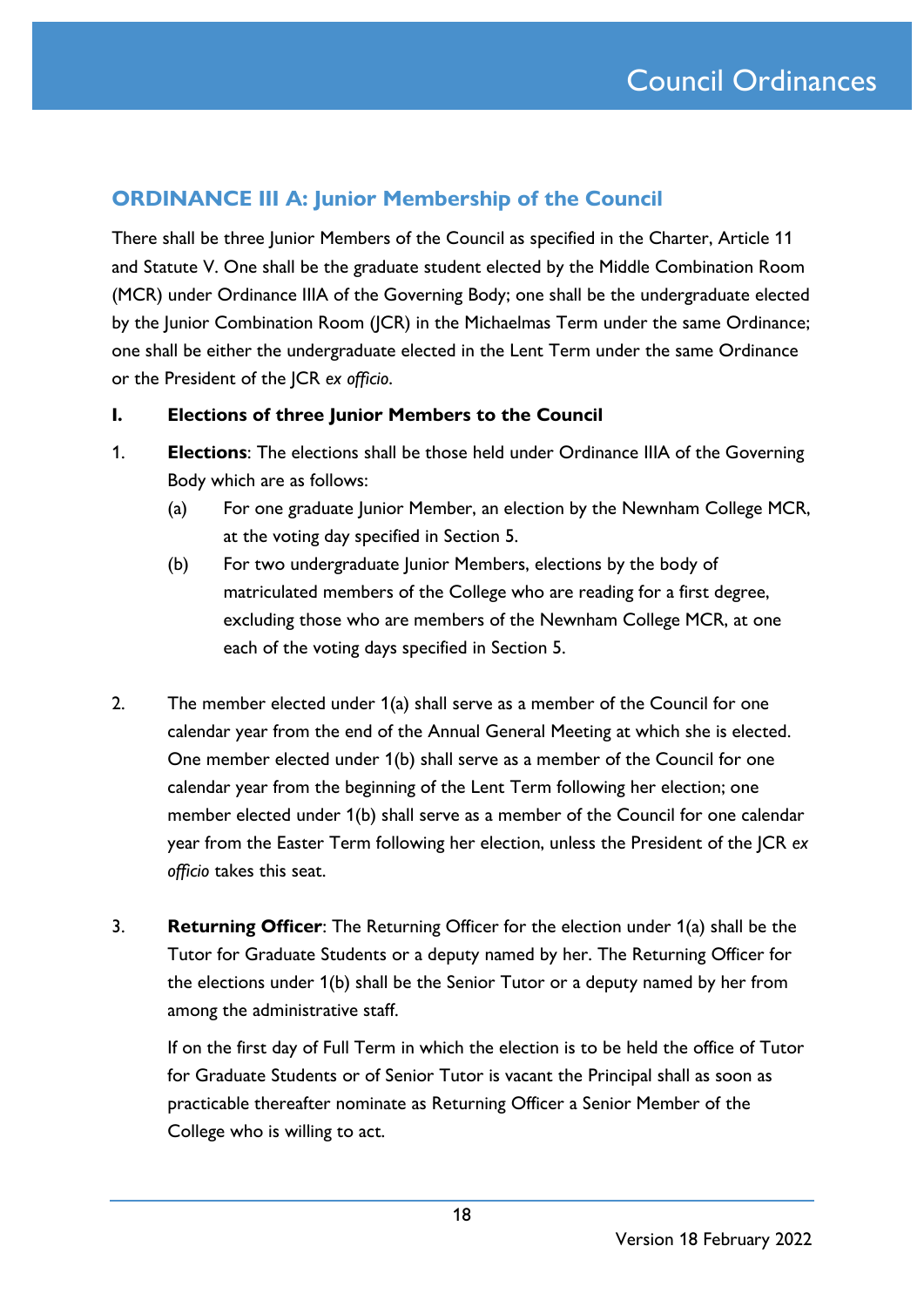- 4. Except as otherwise provided in this Ordinance the decision of the Returning Officer shall be final.
- 5. **Voting Days**: The voting day for election (A) shall be the Annual General Meeting of the Newnham College MCR held in the 7th week of Full Term, Lent Term. The voting day for the election of one member under (B) shall be in the 6th week of Full Term, Michaelmas Term; the voting day for the election of one member under (B) shall be in the 7th week of Full Term, Lent Term.
- 6. Not later than the fifteenth day before the day specified as voting day the Returning Officer shall cause to be displayed a notice giving the day, place within the College and the time of voting in the election, together with a copy of Ordinance IIIA of the Governing Body and of Ordinance IIIA of the Council where it differs from the former.
- 7. **Voting Registers**: There shall be two voting registers which shall be the College List of Junior Members in residence so marked as to indicate those Junior Members who are eligible to vote in election 1(a) and those who are eligible to vote in elections 1(b), and certified as correct by the Tutor for Graduate Students (election A) and the Senior Tutor for election 1(b) on the ninth day before voting day. Only those Junior Members whose names appear on the appropriate voting register shall be eligible to vote, to be candidates, or to propose or second candidates in the elections.
- 8. Provisional voting registers notice shall be displayed on MCR or JCR boards by the current Returning Officer not later than the fifteenth day before voting day, they shall be open to inspection by any member of the College. Any Junior Member may, not later than the tenth day before voting day, make representations (oral or written) to the relevant Returning Officer concerning the inclusion of any name on or the exclusion of any name from the voting registers, or the classification of any Junior Member as eligible to vote in election 1(a) or elections 1(b). The decision of the Returning Officer whether to amend a provisional register in consequence of such representations shall be final. A copy of the relevant voting register, certified as correct in accordance with Section 7 of this Ordinance, shall likewise be displayed on the appropriate notice board.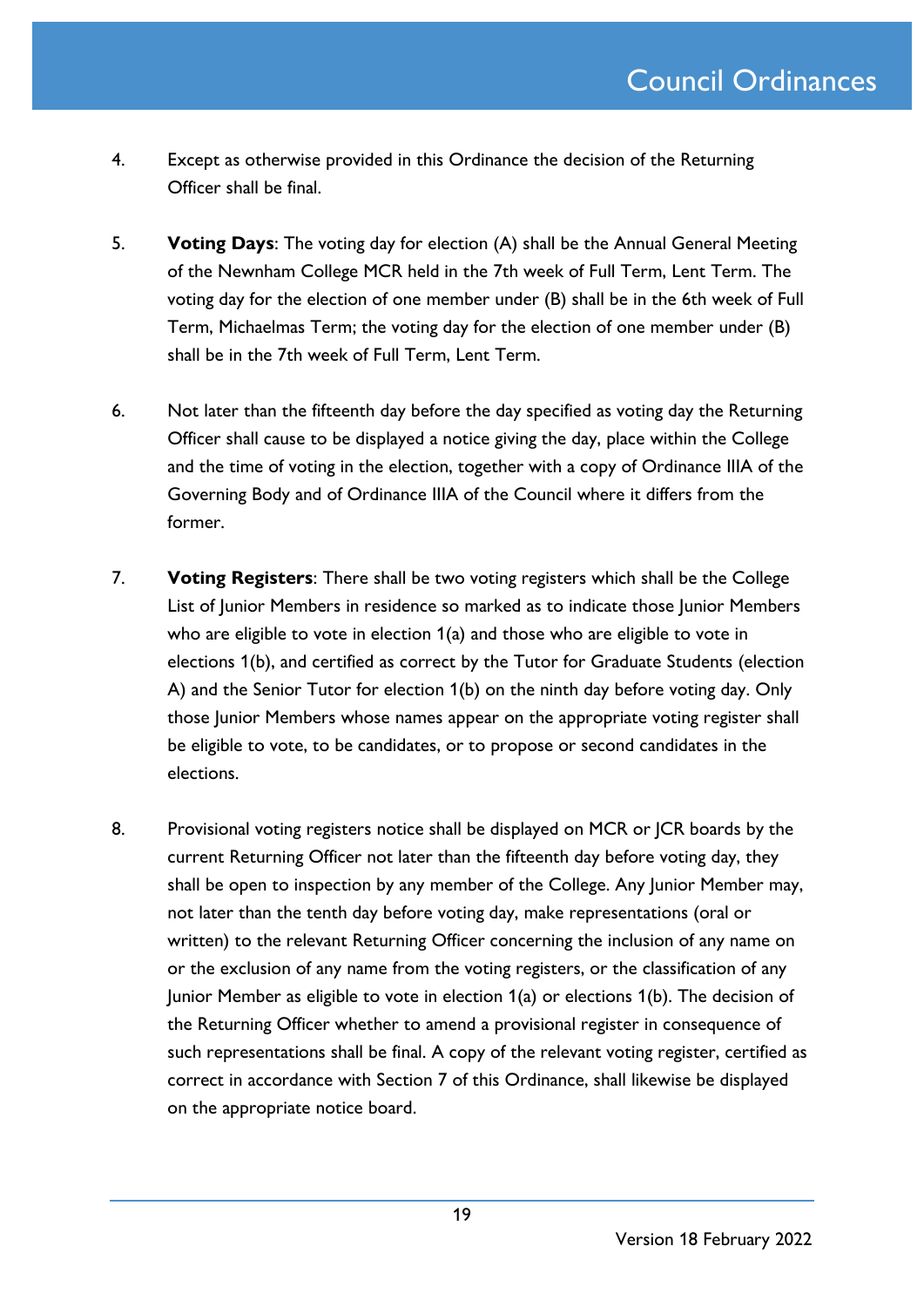- 9. **Nominations**: All members of the Newnham College MCR are eligible for nomination for election under (A); all members of the JCR, excluding those who are members of the Newnham College MCR, are eligible for nomination for elections (B); provided in all cases that the members nominated will, if elected, remain eligible to serve for the complete term of office as specified in Section 2. The candidates in the elections shall be those Junior Members whose valid nominations shall have reached the Returning Officer not earlier than fourteen days nor later than five days before voting day. To be valid a nomination must be in writing and signed by the two Junior Members proposing and seconding the Junior Member being nominated who must countersign the nomination as indication of her willingness to stand for election and to serve if elected. Candidates in election 1(a) must be proposed and seconded by Junior Members of the Newnham College MCR, and candidates in elections 1(b) must be proposed and seconded by Junior Members eligible to vote in elections 1(b). No candidate may be proposed or seconded by another candidate.
- 10. If the number of candidates in an election does not exceed the number of Junior Members to be elected at that election, the candidate, or candidates, shall be declared elected and that election shall not take place.
- 11. Not later than the fourth day before voting day the Returning Officer concerned shall post on the MCR notice board a list of candidates in election 1(a) or on the JCR notice board a list of candidates in elections 1(b).
- 12. **Election addresses and expenses**: Each candidate may issue an election address, not exceeding 400 words. It must be delivered to the Returning Officer concerned not later than five days before voting day, and the Returning Officer must then post it on the relevant notice board as specified in Section 11, not later than the fourth day before voting day.

No member of the College may publish or circulate any election address, notice or advertisement, except in accordance with this Section unless authorised to do so by the MCR Committee in the case of election (A) or of the JCR Committee in the case of elections (B).

13. (a) If written complaint is made to the Returning Officer concerned alleging a contravention of Section 12 it shall be considered by a Committee composed of that Returning Officer (who shall act as Chairman) and two members of the MCR Committee in the case of election (A) or of the JCR Committee in the case of elections (B), except that the complainant, the person complained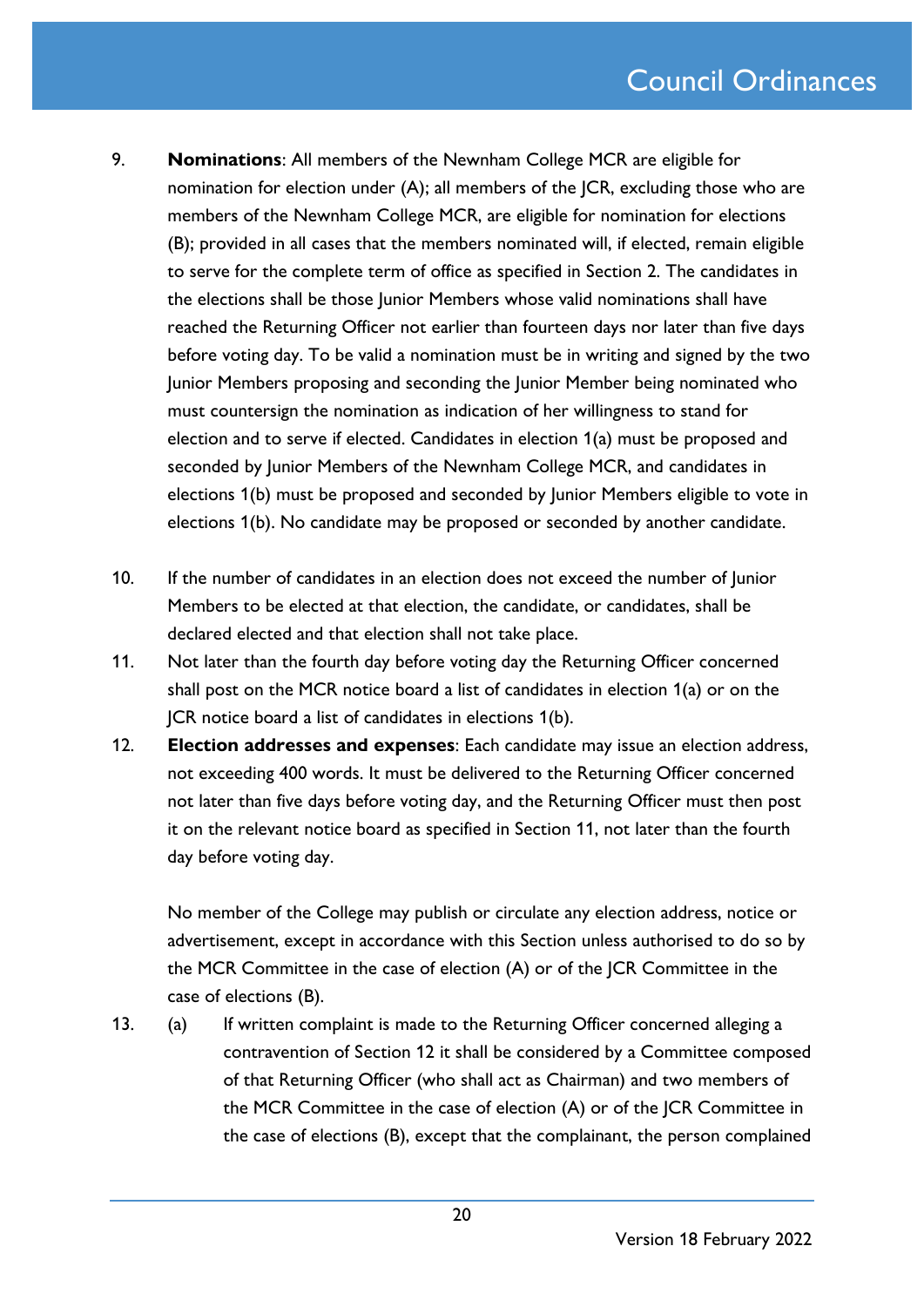against and the candidate in the election shall not act as members of the Committee. The Committee's decision shall be final.

- (b) A person found to have contravened Section 12 shall be disqualified from becoming or being a candidate in the election. The election of a candidate found to have contravened Section 12 shall be declared void.
- 14. **Voting**: Voting shall be by secret ballot and the method of recording votes shall be such that the voters shall not be identifiable from the voting paper. Any person who will be absent during the voting and who wishes to register a vote shall submit it in writing to the Returning Officer by 08.30 on voting day. The Returning Officer or a teller appointed by her shall be present wherever voting is taking place. No candidate in the elections nor any junior member who has proposed or seconded a candidate may be appointed a teller.
- 15. **Quorum**: The total number of votes cast in each election shall first be ascertained and if this number is less than 30% of the total number of graduate junior members entered on the voting register in respect of elections (A) or less than the Returning Officer shall declare that election (B) to be a nullity and shall not proceed to count the votes in respect of it. A further vote shall be held and the outcome shall be binding whether or not the 30% of votes are cast.
- 16. **Counting the votes**: The votes in each election shall be counted in accordance with the [University Single Transferable Vote Regulations](https://www.governance.cam.ac.uk/ballots/rh/Pages/STV-explained.aspx) prescribed in the University of Cambridge Ordinances for the time being in force.

The Returning Officer (or a teller appointed by her in accordance with Section 14) shall be present throughout the counting of the votes.

- 17. **Results of elections**: The Returning Officer shall post the election results in the relevant notice board as specified in Section 11 within 48 hours of the close of polling.
- 18. In publishing the result of the election the Returning Officer shall include a notification of any transfer of votes made under these University Single Transferable Vote Regulations and of the total number of votes credited to each candidate after any such transfer.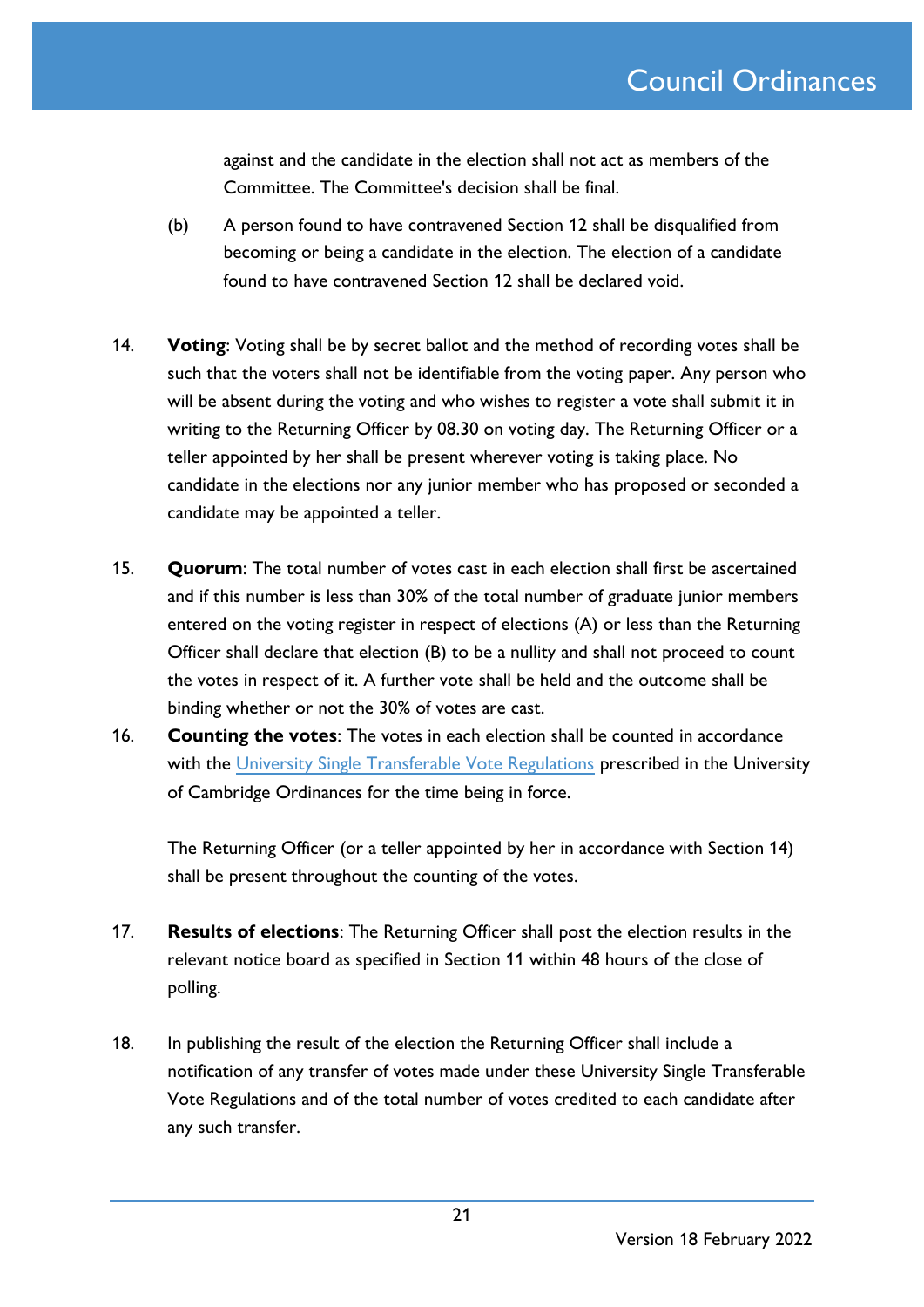- 19. **Resignations**: A Junior Member of the Council other than the *ex officio* member may resign her membership by sending her resignation in writing to the Chairman of the Council and to either the President of the MCR or the President of the JCR as appropriate. The Chairman shall take the steps required under this Ordinance to fill the vacancy resulting from such a resignation.
- 20. **Casual vacancies and bye-elections**: If the election of a junior member is declared void or if a junior member other than the *ex officio* member resigns her membership of the Council for any reason or if the seat of a junior member falls vacant for any other reason, an election to fill the casual vacancy thus occasioned shall be held as soon as may be convenient in accordance with such of the requirements of this Ordinance as are applicable to a bye-election, provided always that all steps required to be taken for such an election shall be taken during the same Full Term, or, if the Returning Officer decides this to be impracticable, during the first ten days of the following Full Term. Any person elected under a byeelection shall hold office only until the next due date for an election under (A) or (B) as specified in Section 5.

### **II. Mandation**

Junior members of any College body shall speak according to their own judgement while bearing in mind the interests of the College, the JCR and the Newnham College MCR. If instructed by the Open Meeting or the JCR, or, in the case of the graduate student, the MCR, to put forward a certain view, they shall put forward that view.

If any junior member of a College body is absent from three successive meetings of which due notice has been given, her seat shall become vacant at the end of the third of such meetings, unless at that or at any earlier meeting the cause of her absence shall have been declared sufficient by the body of which she is a member.

### **III. Procedure at Meetings**

- 1. Except with the permission of the Chairman, a junior member unable to attend a meeting of the Council may not send a substitute.
- 2. **Reserved Business** shall be that as defined in Statute I.7. In addition the following shall apply
	- (a) Statute I.7 (d) shall cover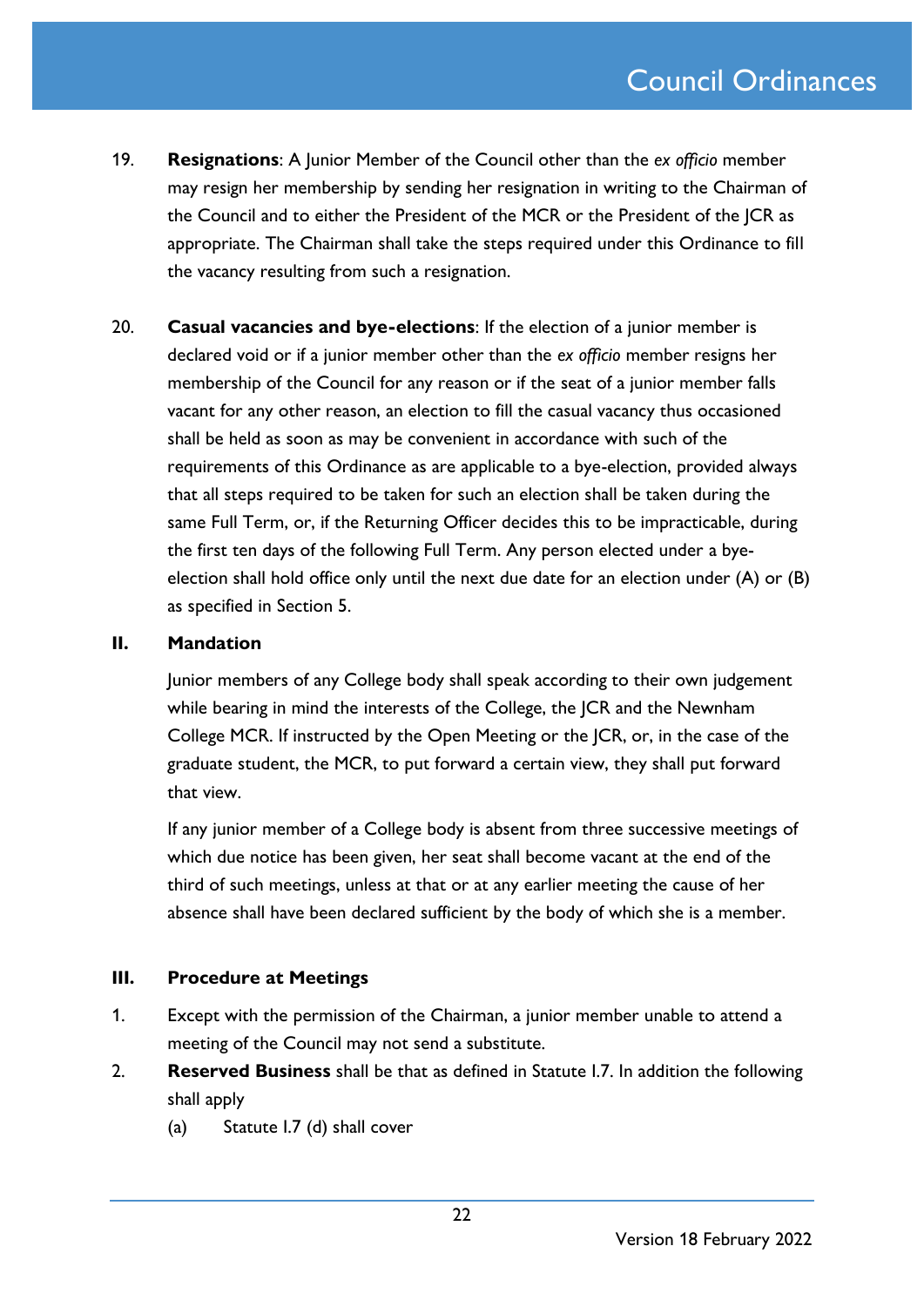- (i) any body as relevant, i.e. Standing Committees of the Governing Body or the Council, or any working party, group, committee or sub-Committee appointed;
- (ii) the making of any grants, loans, prizes or other awards to individuals;
- (iii) any matter affecting the personal position of any individual elected or appointed by the College
- (b) The Chairman's discretion to declare business reserved shall be subject to explanation in terms of the rubric defining reserved business.
- (c) There shall be a separate agenda for reserved business, and the agenda, but not papers, shall be sent to the junior members of the Governing Body. The junior members on that body may ask the Chairman to consider the release of any items from the reserved category.

### 3. **Confidentiality**

- (a) The following shall apply to the treatment of the agenda and papers for unreserved business by the Newnham College JCR Committee, the Newnham College MCR and Open Meetings of both bodies:
	- (i) if no request for an unusual degree of confidentiality has been made, the agenda for unreserved business of College bodies may be discussed in advance of the meeting which will consider it, but supporting papers shall be treated as confidential unless the Chairman of the appropriate body directs otherwise; if the papers are confidential they shall not be shown to, nor shall their contents be disclosed to, anyone who is not a member of the body in question;
	- (ii) if no special request for confidentiality has been made, decisions on unreserved business of College bodies may be discussed within the College and may be communicated to Open Meetings of the JCR or of the MCR and published in the JCR Newsletter after confirmation of the Minutes of the relevant meetings. Details of voting and the personal opinions of individuals may not be disclosed. The business of College bodies may not be discussed outside the College and may not be released to the Press except by those authorised to do so;
	- (iii) if any member feels that any particular item or items in the Minutes of the meeting need to be discussed as a matter of urgency, she may ask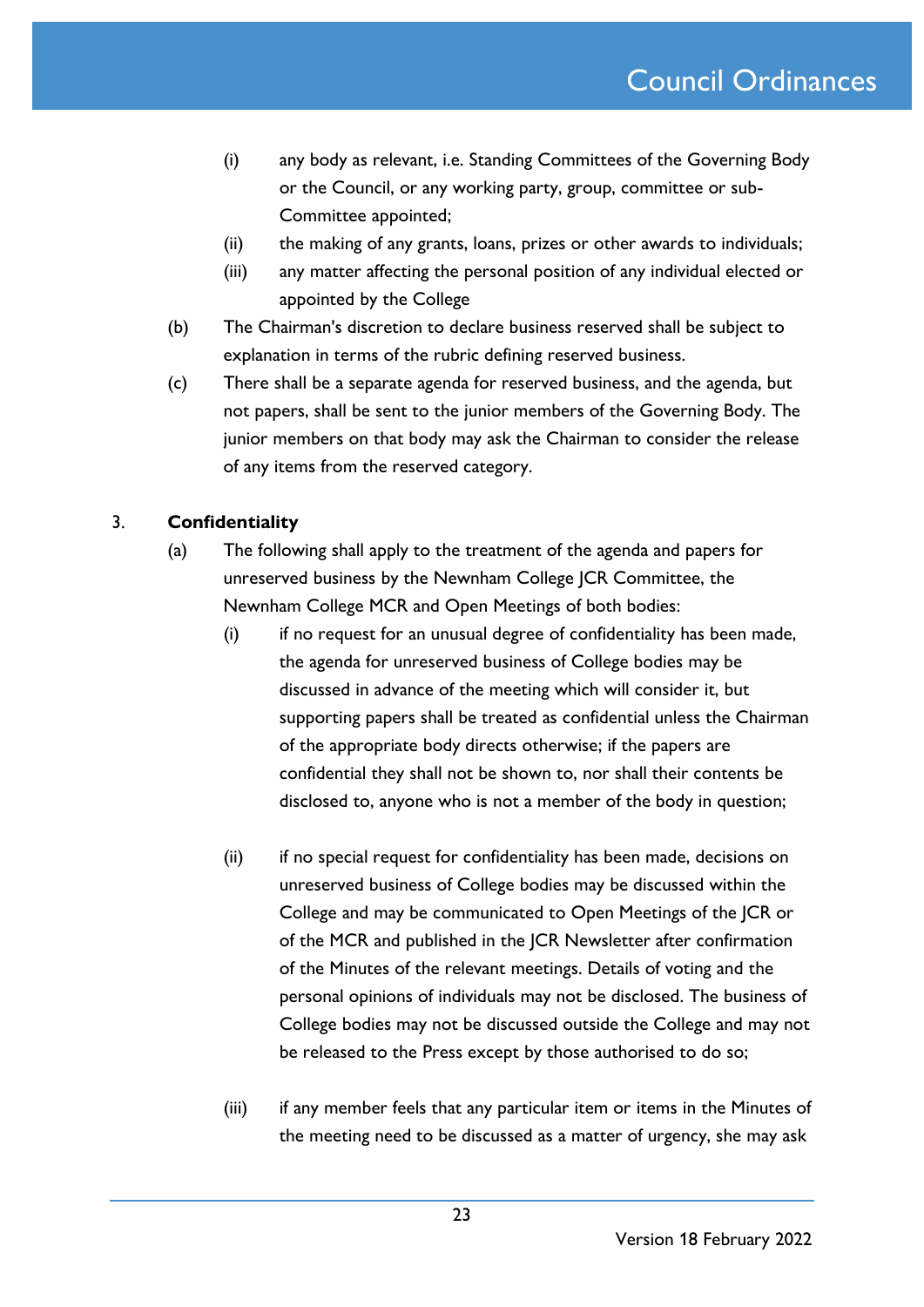for the Minutes dealing with these items to be confirmed without waiting for the next meeting.

(b) The agenda for Reserved Business shall in all cases be treated as confidential.

### **ORDINANCE III B: Election of Bye-Fellows: Duration of Tenure**

- 1. The categories of women eligible for election into Bye-Fellowships under Statute III.2  $(g)$  shall be as follows, provided that no woman shall be eligible who is a Fellow or a Bye-Fellow of another Cambridge College:
	- (a) University officers with teaching duties, or women engaged in research or in teaching at undergraduate or postgraduate level in Cambridge or its vicinity.
	- (b) Former Fellows of the College, resident in or near Cambridge.
	- (c) Women to whom the Council has assigned some specified College duties, which shall normally be of a primarily academic nature, the Council deciding in each case whether these duties qualify the person to whom they are assigned for election.
- 2. It shall be open to any member of the Governing Body to propose a woman for election into a Bye-Fellowship.
- 3. The maximum number of Bye-Fellows at any one time shall be that determined by the Governing Body under Governing Body Ordinance III 15.
- 4. Bye-Fellows shall be elected by the Council for a period of three years or for the period of the holder's eligibility for a Bye-Fellowship, whichever is the shorter.
- 5. A Bye-Fellow may be re-elected for further periods not exceeding three years but shall be asked before the end of each period whether she wishes for re-election.
- 6. The election and re-election of Bye-Fellows shall be governed by the following provisions:
	- (a) election and re-election shall be by ballot;
	- (b) no elector shall give more than one vote to a candidate for election;
	- (c) no woman shall be elected a Bye-Fellow unless she receives the votes specified in Statute III.2 (g);
	- (d) no Bye-Fellow shall be re-elected unless she receives the votes of two-thirds of the members of the Council present and voting, provided that no Bye-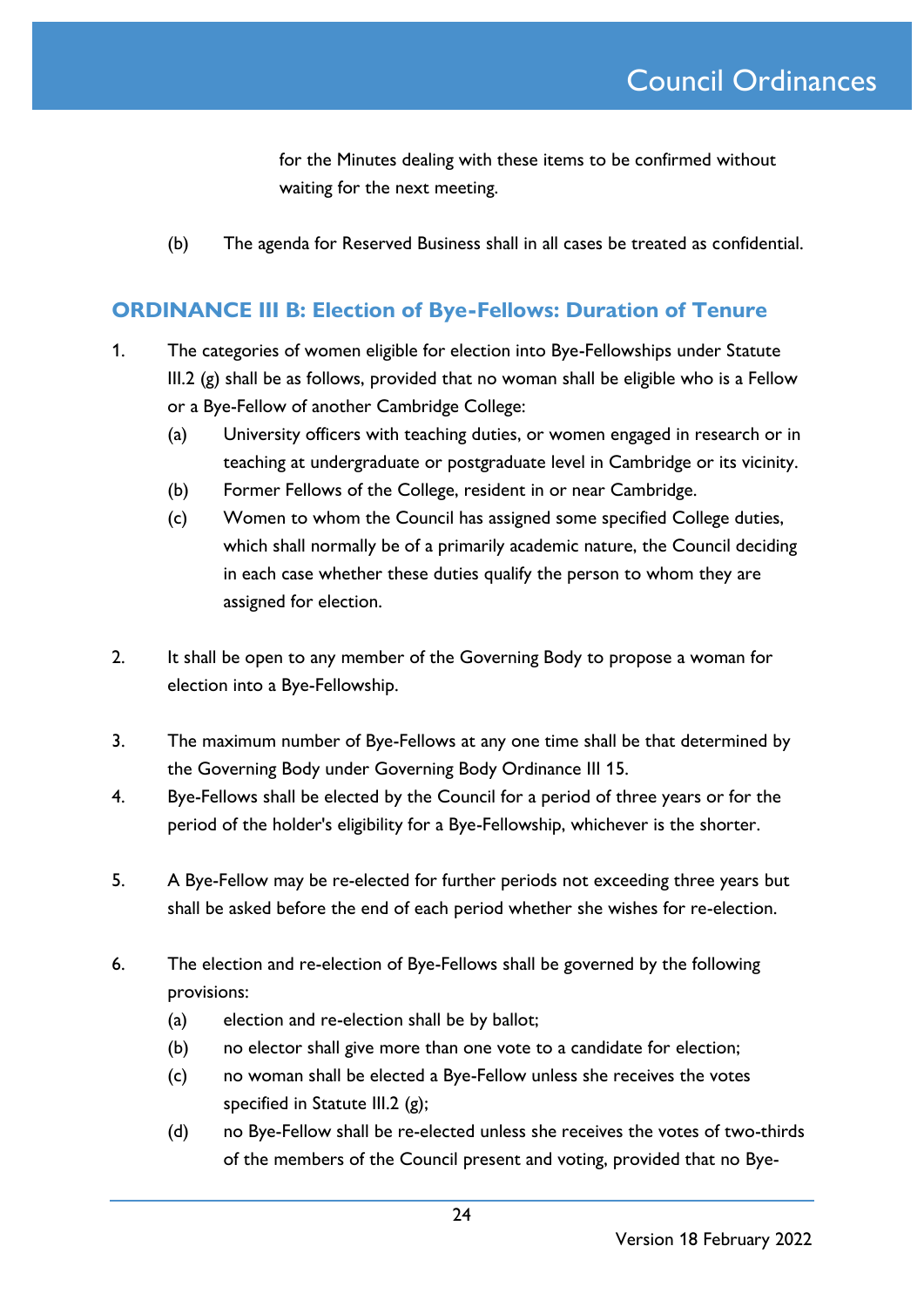Fellow shall be re-elected who does not receive the votes of a quorum of the Council;

- (e) the voting papers shall be scrutinised by the Chairman and the Secretary and the result of the vote shall be announced from the Chair.
- 7. Bye-Fellows shall have no College stipend and shall not be members of the Governing Body.
- 8. Bye-Fellows shall have their names in the College List and such dining rights as the Council may determine.
- 9. Two Bye-Fellowships shall be set aside for the election of Visiting Bye-Fellows, for a period of up to one year. Eligibility shall include those in the creative arts or in the world of industry, business, public service or the media. Election procedures and privileges shall be as for Bye-Fellows.

## **ORDINANCE III C: Nomination and Re-election of Fellows in Category D**

- 1. Nomination for election into Fellowships in Category D with specified obligations for teaching for the College shall normally be made by the Council. The nomination for election into other Fellowships in Category D is governed by Governing Body Ordinance III 10.
- 2. In accordance with Statute III.2 (d) the Council may re-elect any woman holding an Fellowship in Category D who is eligible for re-election under Statute III.3 (b).

The following provisions shall apply:

- (a) re-election shall be by ballot;
- (b) no elector shall give more than one vote to a candidate for re-election;
- (c) such re-election shall require the votes of two-thirds of the members of the Council present and voting, provided that no Fellow in Category D shall be re-elected who does not receive the votes of a quorum of the Council;
- (d) the voting papers shall be scrutinised by the Chairman and the Secretary, and the result of the vote shall be announced from the Chair.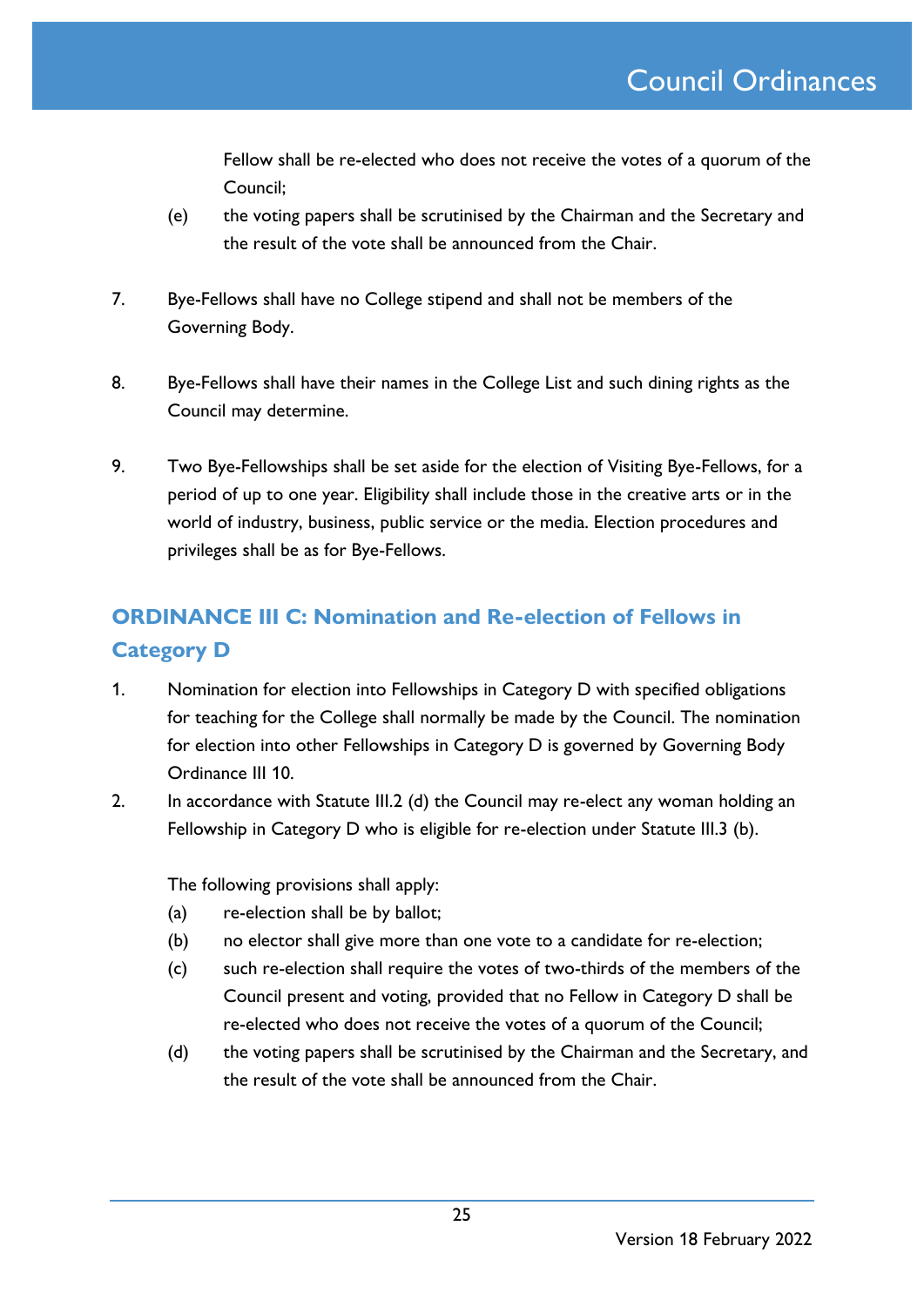## **ORDINANCE IV: Procedure in Case of Serious Disciplinary Offence: the Student Disciplinary Panel<sup>2</sup> and Discipline Committee**

### **A. The Student Disciplinary Panel**

1. There shall be a Student Disciplinary Panel, from which the Discipline Committee will be drawn, to consider all cases of serious disciplinary offence. Its members, appointed by Council, shall be:

- The Vice-Principal (ex-officio Chairman);
- **Three Tutors**
- Four Directors of Studies.

Each Tutor shall serve for 3 years, except that, in the case of the first appointment under these regulations, one Tutor shall be elected to serve for 2 years.

Each Director of Studies shall serve for 3 years, except that in the first election under these regulations 4 shall be appointed, one Director to serve for 1 year, one for 2 years, one for 3 years and one for 4 years.

In addition, two Officers of CSU will be identified annually to serve on the Student Disciplinary Panel. This role will rotate to other CSU officers on an annual basis.

Members of the Student Disciplinary Panel will receive appropriate training.

In each case referred to the Discipline Committee the Chairman shall convene a group of available members, provided that neither the Senior Tutor, nor the student's own Director of Studies nor her Tutor shall sit to consider the case.

If the Vice Principal has any conflict of interest (e.g. as the student's Director of Studies or Tutor) the Council shall appoint another Officer or Fellow to take the chair, from the members of the Student Disciplinary Panel (as all members will have received training).

Should it prove impossible to convene a meeting with the full number of members, the Discipline Committee may co-opt members to fill any vacancy, provided that a Tutor's place be filled by a Tutor, or a Director of Studies' place by another Director of Studies, where practicable in a related or reasonably comparable subject.

2. Where the Investigating Officer refers any case to the Discipline Committee, the Vice Principal shall act as Chair. A College administrator shall act as Secretary to the Discipline Committee and assign by lot one member to the Discipline Committee from

<sup>&</sup>lt;sup>2</sup> It is envisaged that the Standing Sub-Committee of the Education Committee and the Student Disciplinary Panel will have the same membership.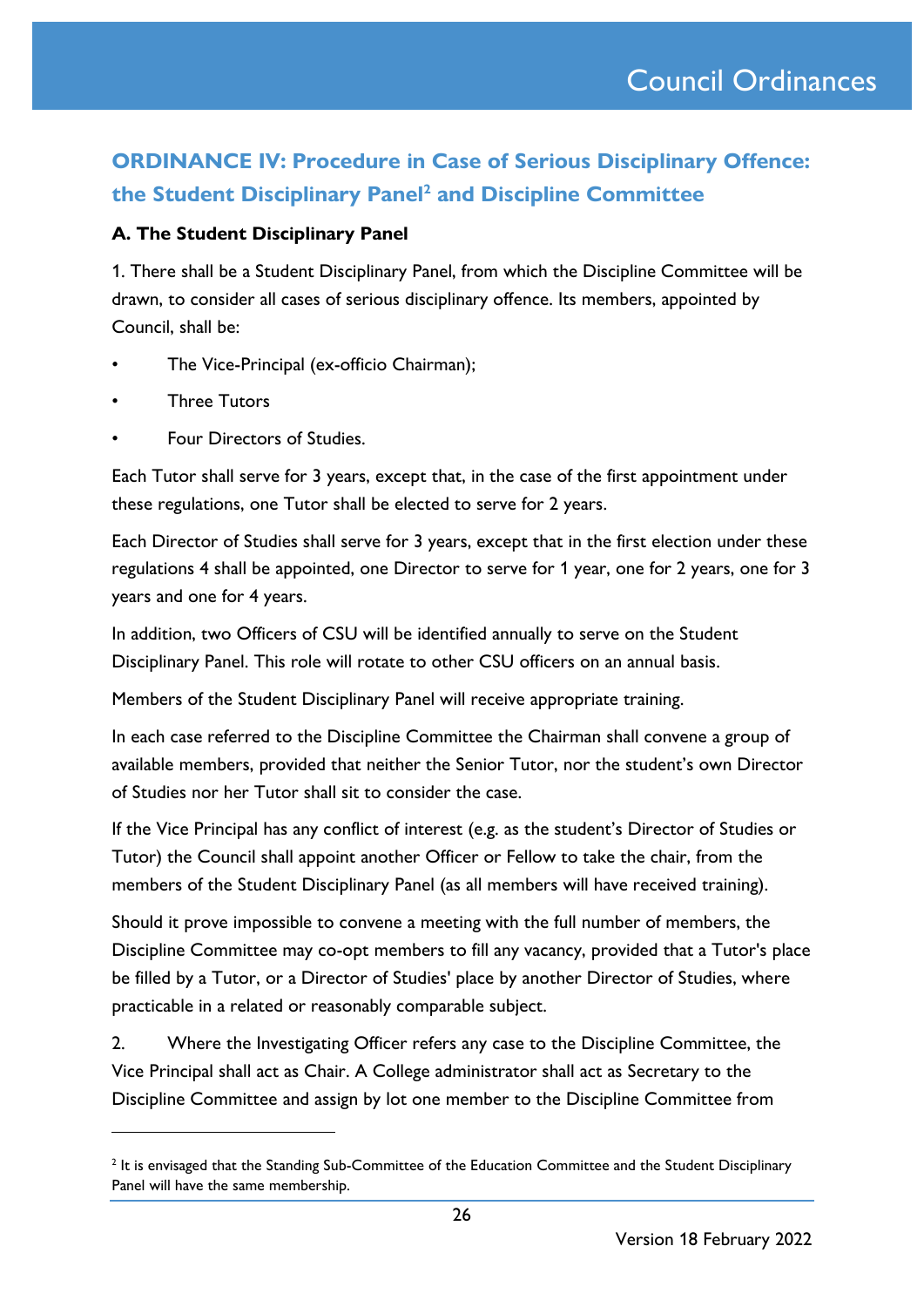among the members of the Student Disciplinary Panel who are available and have not had prior involvement in the case.

### **B. The Discipline Committee**

1. The Discipline Committee shall consist of:

a) The Chair (the Vice Principal), who shall be experienced in decision-making relating to misconduct, either through legal training or in relation to student, staff or professional procedures;

b) A College Tutor or Director of Studies who is a member of the Student Disciplinary Panel;

c) An Officer of CSU.

2. The Secretary of the Discipline Committee shall organise a meeting of the Discipline Committee and will communicate the membership of the Committee, date, time and location of the meeting to the Discipline Committee members, the Investigating Officer, the Respondent and the Respondent's Senior Tutor.

3. The Respondent shall be provided with a copy of the Investigation Report and evidence, have an opportunity to provide a written response and be invited to attend the Discipline Committee meeting with a supporter and/or representative of their choice. Appropriate support may be available from the Respondent's Tutor or from any appropriate source within the University or the College, or the Students' Unions' Advice Service. Any response or request to call witnesses from the Respondent must be provided at least 10 days before the date of the Discipline Committee meeting. A request to call a Witness will be considered by the Chair, who shall determine whether to permit the Witness to attend or provide evidence in an alternative format at provided for by paragraph C8. Where the Respondent is dissatisfied with the Chair's decision, the Respondent can appeal this decision following the Discipline Committee's decision on the Concern to the Appeal Committee. A Respondent who wishes to admit the alleged misconduct in advance of the Discipline Committee meeting may do so as part of the written response, in which case the meeting may focus only on what, if any, sanction or measure to apply.

4. Respondents should attend the Discipline Committee in person, where possible. However, where this is impractical, for example, where the Respondent is in another country, the Respondent may attend by video link. If the Respondent is unable to attend the Discipline Committee meeting and wishes to do so, it shall be at the Chair's discretion as to whether the Respondent has provided a sufficient reason for absence, in which case the meeting date should be re-arranged. The Discipline Committee meeting may proceed in the Respondent's absence.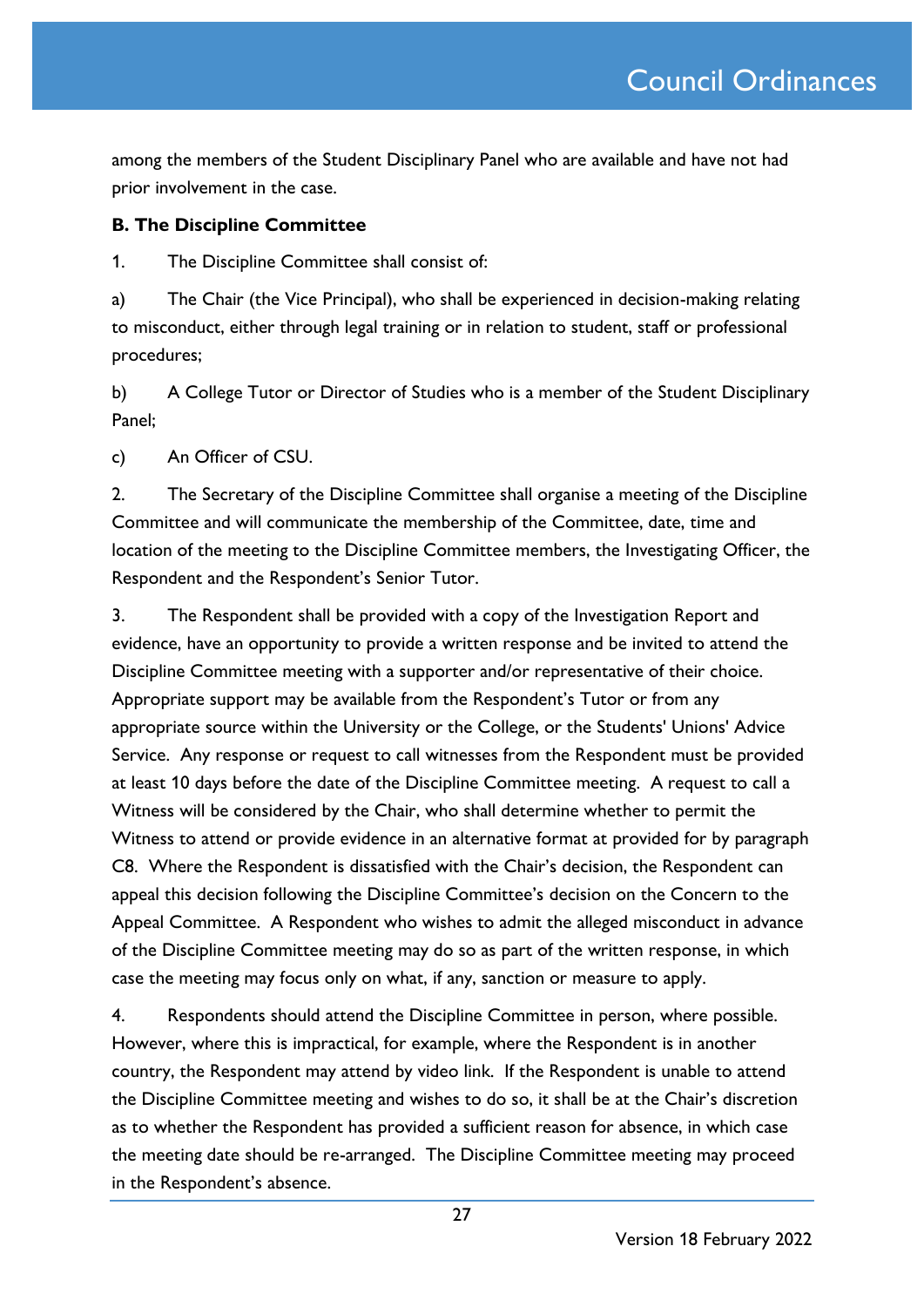5. The Discipline Committee, the Respondent and the Investigator shall receive a copy of the Discipline Committee papers; the Investigation Report and evidence, and any response provided by the Respondent, at least 7 days before the Discipline Committee hearing.

6. During the Discipline Committee meeting, there shall be the opportunity for the Committee members to ask questions of the Investigating Officer and, if in attendance, the Respondent. The Respondent (or the Respondent's representative) and the Investigating Officer will also have the opportunity to ask questions of each other. The Respondent shall have the opportunity to make a final statement.

7. It will not normally be necessary for the Reporting Person(s) and/or Witness(es) to attend the meeting as their evidence will be provided in the Discipline Committee papers. Where the Respondent wishes to challenge the evidence of a Reporting Person or a Witness, the Chair of the Discipline Committee will determine the most appropriate format for this. Appropriate formats may include the Reporting Person or Witness attending the Discipline Committee meeting in person or by video link, or questions being directed through the Chair. Alternatively, the Respondent may be asked to explain the precise challenges and, where the Chair of the Discipline Committee considers those challenges material to the Discipline Committee's decision, a further written response will be sought from the Reporting Person or Witness. The Discipline Committee may pause the meeting to request further information where the Chair deems it appropriate to do so.

8. Once the Discipline Committee is satisfied that it has received all of the information, all persons except for the members, the Secretary of the Discipline Committee shall withdraw.

9. The Discipline Committee shall consider all the information that has been provided and reach one of the following decisions:

a) To dismiss the case;

b) To find that there has been a breach of the Rules of Behaviour.

10. Where the Discipline Committee has found that the Rules of Behaviour have been breached, the Secretary shall inform the Discipline Committee of any previous breaches of the same Rule. The Respondent (and any supporter or representative) and the Investigating Officer will be invited back into the meeting and the Respondent (or the Respondent's representative) will have an opportunity to make a further statement in relation to mitigation regarding the breach of the Rules of Behaviour and any previous breaches of Rules of Behaviour. The Investigating Officer may provide further information including in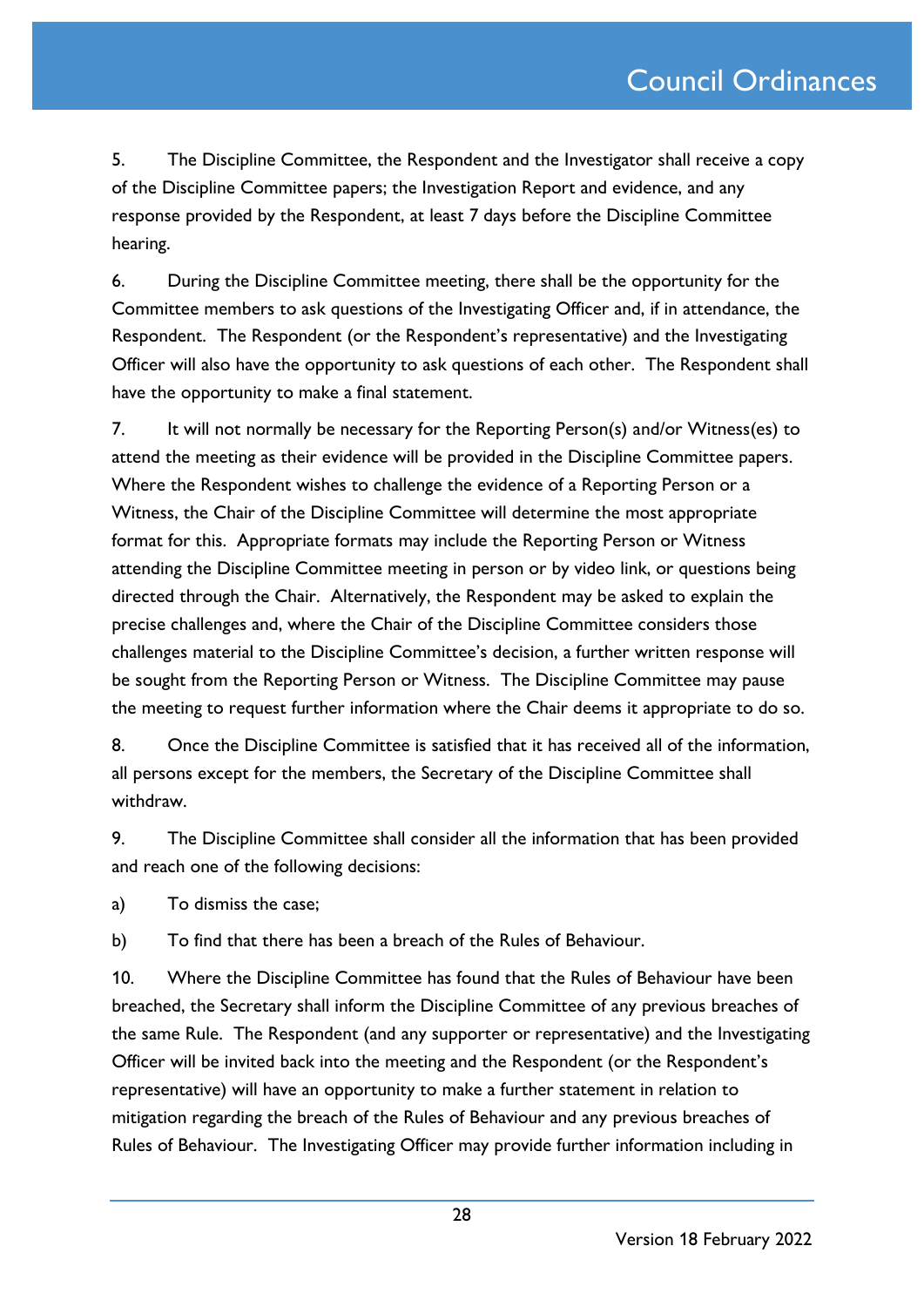relation to any Impact Statement and the Committee may ask questions. The Respondent (or the Respondent's representative) shall have the opportunity to make a final statement.

11. The Discipline Committee will then consider whether a sanction or measure should be imposed. Consideration shall be given to the factors allowed for in the Rules of Behaviour. The Discipline Committee shall consider whether a minor sanction or measure, should be imposed. Where a minor sanction or measure is not considered to be appropriate, the Discipline Committee can choose from the following further sanctions and measures:

a) Restrictions or conditions on the right to use College premises, facilities or services;

b) Temporary or permanent exclusion from membership of the College;

c) Any penalty considered by the Discipline Committee to be lighter.

12. In deciding upon the appropriate sanction(s) or measure(s), the Discipline Committee shall consider each sanction or measure in turn and record the reasons for the sanctions or measures imposed. The Principal or Senior Tutor may penalise students. But the penalty of removal from the College for a term or terms or permanently, or in the case of a scholar, deprivation of her scholarship or partial forfeiture of the emoluments thereof, shall be inflicted only by the Council (Statute XVII). In a case where the appeal is against a decision of the Council under Statute XVII, the Appeal Committee must be chaired by someone who is trained and who is not a College member.

13. The Secretary of the Discipline Committee, within 7 days of the Discipline Committee reaching a decision, shall provide to the Respondent a written document explaining the Discipline Committee's decision, reasons for the decision, any sanction or measure applied and the right of appeal. The notes of the Discipline Committee meeting will be shared with the Respondent within 14 days of the Discipline Committee meeting. The outcome will be shared with others as allowed for in the Rules of Behaviour.

14. Where a Respondent subsequently fails to comply with any sanctions or measures imposed by the Discipline Committee, the Respondent will be subject to any action specified by the Discipline Committee to be imposed in this circumstance; or, where other action has not been specified, further disciplinary action may be taken as provided for by the Rules of Behaviour.

### **C. The Appeal Committee**

1. The Respondent shall have the right to appeal the decision of the Discipline Committee within 14 days of receiving the written decision. A College administrator shall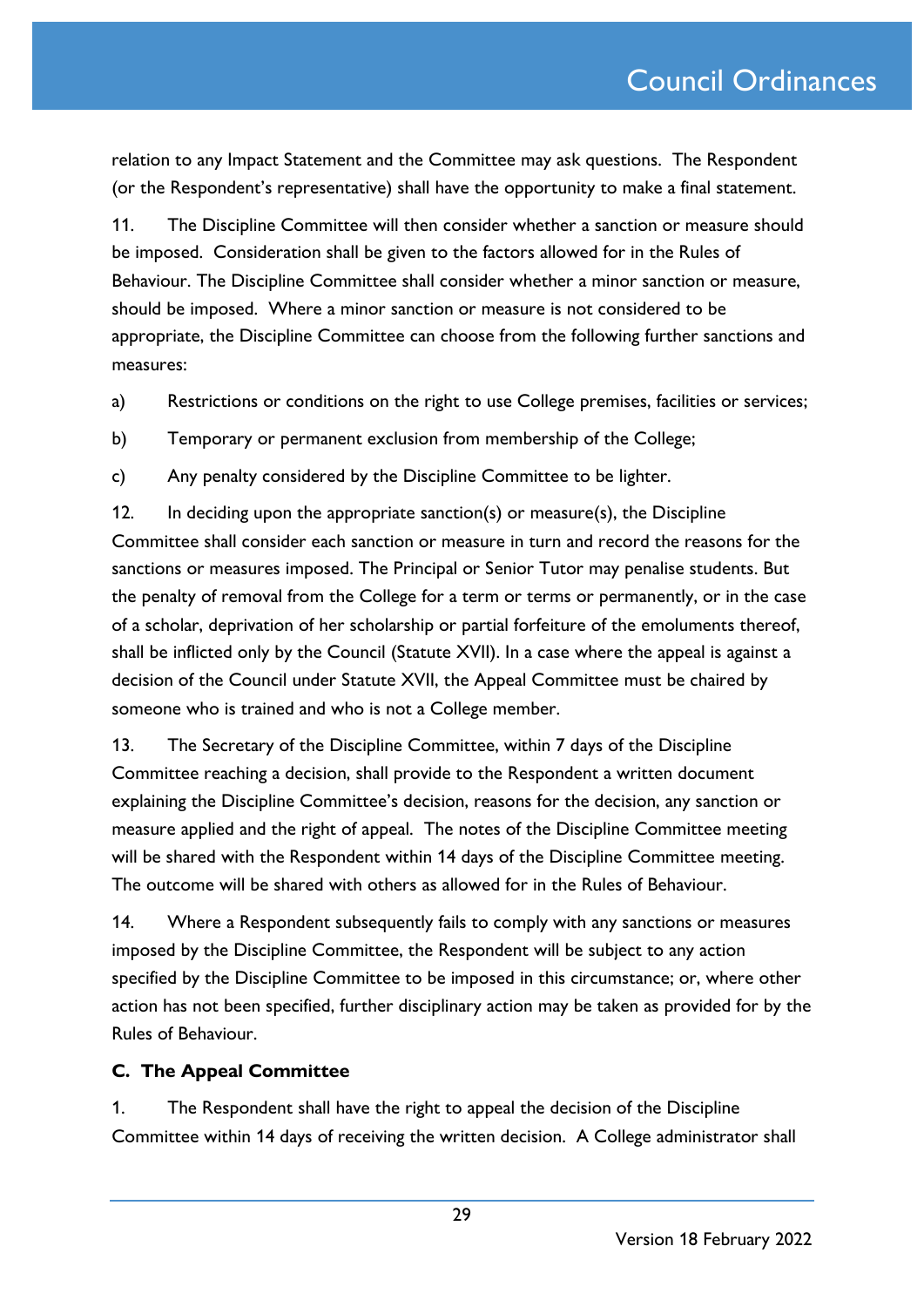act as Secretary to the Appeal Committee. The Secretary to the Appeal Committee has the authority to extend the appeal deadline, where there is a compelling reason to do so.

2. An appeal can be submitted only on the following grounds, that:

a) The procedures were not followed properly;

b) The Discipline Committee reached an unreasonable decision;

c) The Respondent has new material evidence that the Respondent was unable, for valid reasons, to provide earlier in the process;

d) There is bias or reasonable perception of bias during the procedure;

e) The penalty imposed was disproportionate, or not permitted under the procedures.

3. In order to appeal the Discipline Committee's decision, the Respondent will need to complete and submit an Appeal Form to the Secretary of the Appeal Committee, which includes all evidence the Respondent wishes to be considered as part of the appeal. The University will normally aim to make a decision regarding an appeal within 30 days of the Respondent making the appeal.

4. If the appeal has been made on the specified grounds and within the timeframe, as determined by the Secretary of the Appeal Committee, the Secretary shall assign by lot members of the Appeal Committee from among the members of the Student Disciplinary Panel who are available and have not have prior involvement in the case.

5. The Appeal Committee shall consist of:

a) A Chair (other than the Vice Principal), who shall be experienced in decision-making relating to misconduct, either through legal training or in relation to student, staff or professional procedures;

b) A College Tutor or Director of Studies who serves on the Student Disciplinary Panel and did not serve on the Discipline Committee;

c) An Officer of CSU who did not serve on the Discipline Committee.

6. The Secretary of the Appeal Committee shall organise a meeting of the Appeal Committee either physically or virtually and communicate the date, time and location for the meeting to members of the Committee. The Respondent will be informed of the members of the Appeal Committee.

7. The Appeal Committee shall receive the Respondent's Appeal Form and evidence, the Discipline Committee outcome, the notes of the Discipline Committee and the material considered by the Discipline Committee at least 7 days before the Appeal Committee meeting.

Version 18 February 2022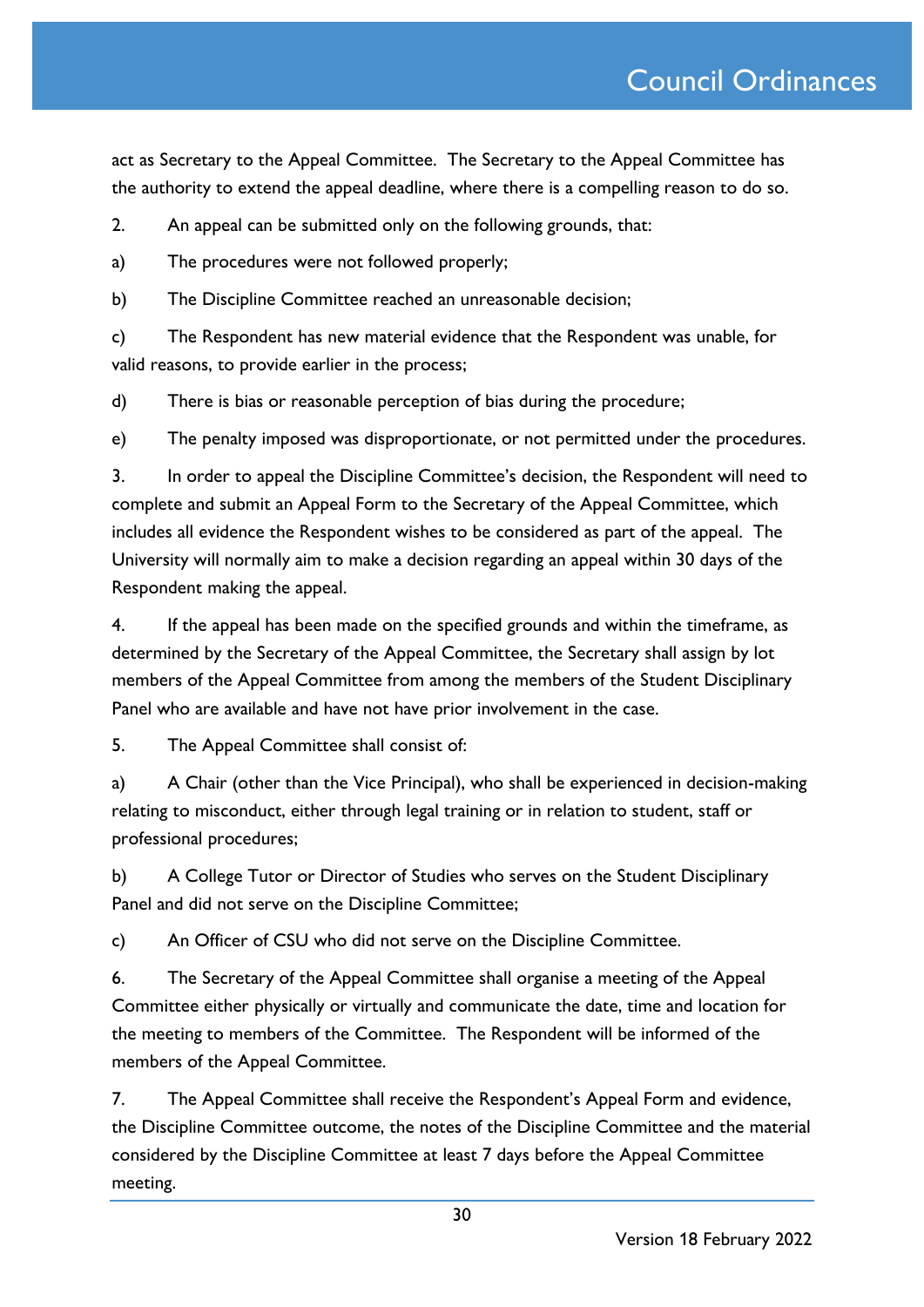8. The Appeal Committee shall normally consider an appeal in private based on the written materials, but has the discretion to request further information; where this happens the Respondent shall be sent a copy of any further information and be given an opportunity to provide a written response.

9. The Appeal Committee shall consider all the information that has been provided and reach one of the following decisions:

a) To dismiss the appeal;

b) To uphold the appeal.

10. Where the Appeal Committee has upheld an appeal, it can choose to send the matter back for re-consideration by a Discipline Committee, or alternatively it has the power to impose its own decision, including sanctions or measures. Where the Appeal Committee considers a breach of the Rules of Behaviour has taken place, it can impose any sanction or measure provided for in the Rules of Behaviour and paragraph B.10, including more or less significant sanctions or measures than were imposed by the Discipline Committee for the same breach.

11. The Secretary of the Appeal Committee, within 7 days of the Appeal Committee reaching a decision, shall provide to the Respondent a written copy of the Appeal Committee's decision, reasons for the decision, and any substituted decision. This is the final stage of the internal process and therefore the Respondent will be issued with a Completion of Procedures letter.

12. Where the Discipline Committee has imposed a sanction or measure and the Respondent has appealed, the sanction or measure will not normally be implemented while the appeal is being considered. Following the Appeal Committee's decision, any sanctions or measures shall be implemented, even if the Respondent intends to raise a complaint with an external body.

13. Where a Respondent subsequently fails to comply with any sanctions or measures imposed by the Appeal Committee, the Respondent will be subject to any action specified by the Appeal Committee to be imposed in this circumstance; or, where other action has not been specified, further disciplinary action may be taken under the Rules of Behaviour.

Updated and approved by the College Council on 27 November 2020; Ordinance IV amended December 2020

### **ORDINANCE V: Alteration of Ordinances**

In accordance with Statutes V.5 and 12, the Council may make Ordinances, and from time to time alter or revoke these Ordinances. An Ordinance or an alteration of it shall not be in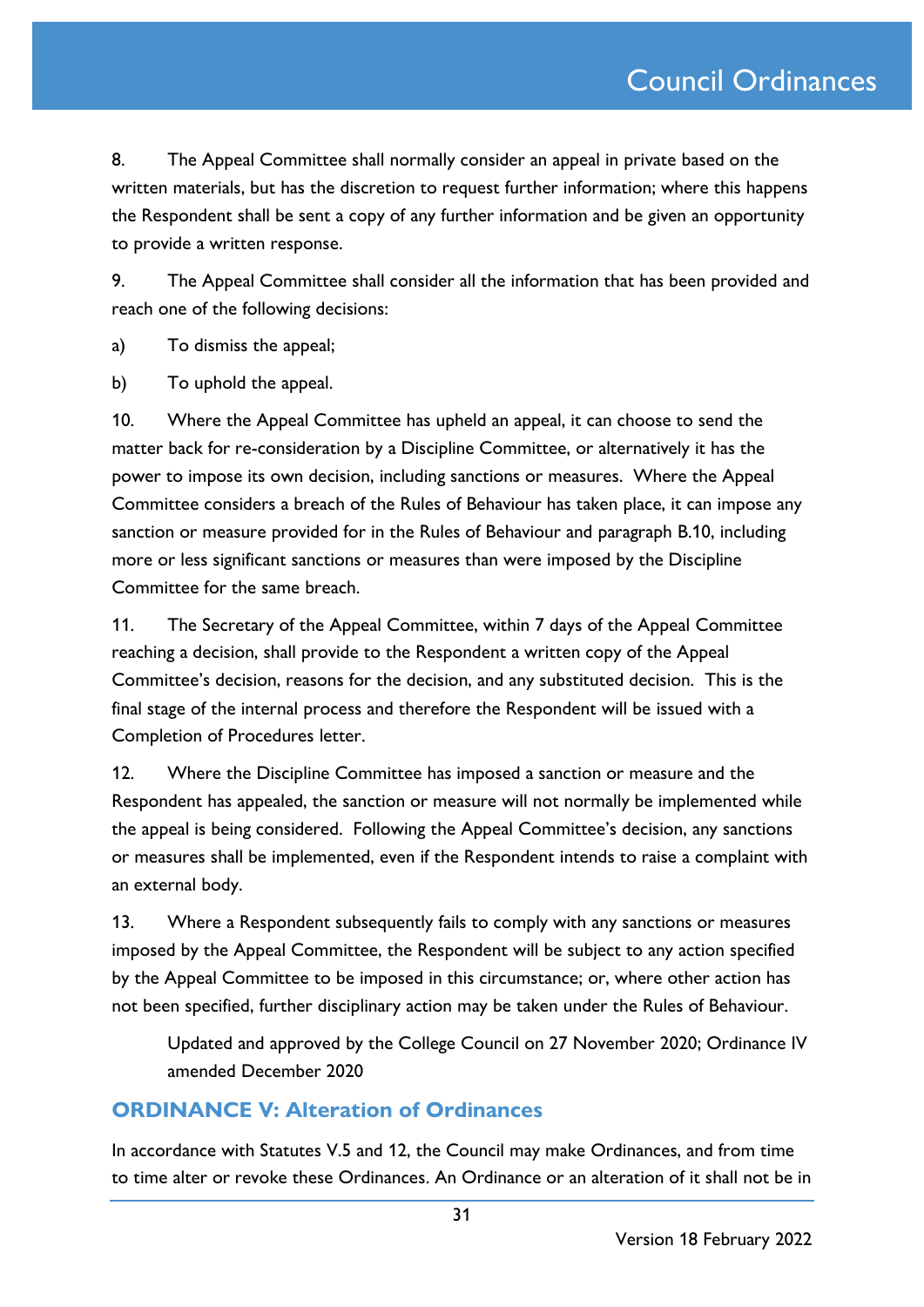force until it has passed at one meeting of the Council and confirmed at the next Ordinary Meeting or, if this meeting is held in order to consider one item of business only, at the next but one Ordinary Meeting; provided that minor verbal amendments of a proposed Ordinance not affecting its substance may be made at the second of these meetings.

Last Amended by Council June 2012

## **ORDINANCE VI: RULES FOR THE MANAGEMENT OF CONFLICTS OF INTEREST**

### 1. **Material interests**

(a) A material interest is any matter which may influence the judgment of the person possessing it, or may reasonably appear as capable of influencing that person's judgment, so that the judgment may not be, or may not appear to be, exercised wholly and exclusively in the interests of the College.

*The test for deciding whether or not an interest is material is an objective one. It also depends on appearances—the test is not simply whether the interested person might be influenced, but whether the possibility of influence might reasonably seem to arise. It should be remembered that an interest may derive from a family member.*

*It was asked at the meeting of the Colleges' Committee on 28 October 2006 to what extent shareholdings in public companies should be included in the register of interests. A College might reasonably decide to follow the local authority model code of conduct (see SI 2007/1159), which limits attention to shareholdings in excess of £25,000 nominal value or 1% of the total issued share capital.*

- (b) But an interest shall not be a material interest unless the person having the interest either knew about it or should reasonably have been aware of it.
- (c) Any position as a company director or charity trustee shall not constitute a material interest unless there is a reasonable possibility that the company or the charity, as the case may be, may be engaged in some business, appeal, or transaction involving the College.

*But the directorship of a trading company wholly owned by the College is virtually certain to be a material interest. Any College officer who is a director of a*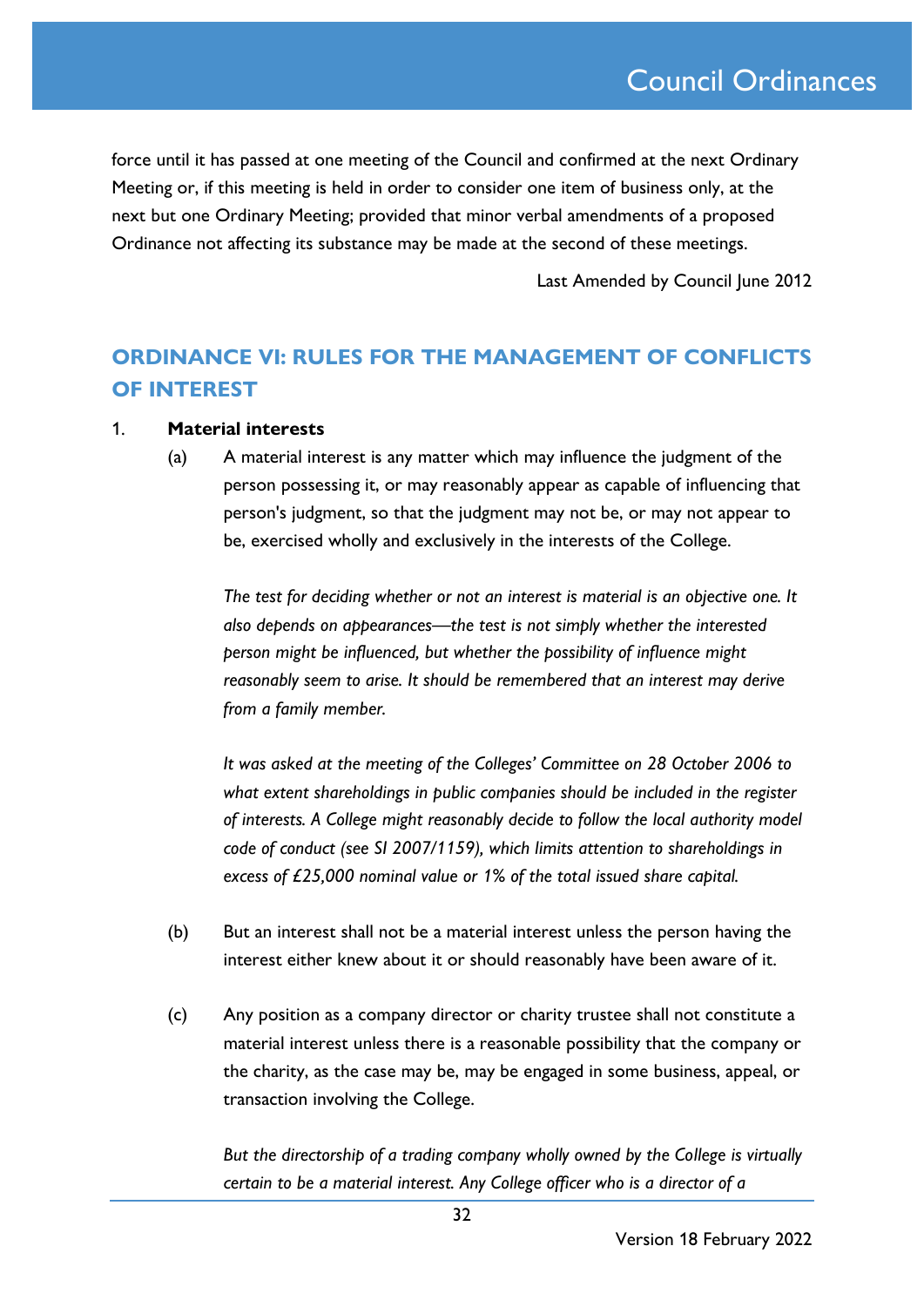*subsidiary company of the College will already know of the special care necessary to manage the conflict that can arise between his or her duty to the College and that to the company, and of the need to be aware at all times in which capacity he or she is acting.*

(d) If the Principal considers that any member of the Council may have a material interest in an item of business, then the Principal may refer the matter to the Council, who shall, in the member's absence but after hearing his or her views, determine the matter. The determination of the Council shall be binding on the member concerned.

*The basic principle is that it is for each member of the Council, having conscientious regard to the management of conflict, to judge for him or herself when a material interest arises and to act according to the rules. But this rule provides for an objective external control of the matter by the College.*

### 2. **Register of Interests**

The Bursar shall maintain a Register of Interests of members of the Council, into which shall be entered such information as may be required by these rules or by Ordinance or as may reasonably be requested by the Bursar.

(a) The Register of Interests shall include a statement of membership of any Faculty or Department in the University, and the holding of any office or position in the University. It shall also include any other matters as may be specified by the Council by Ordinance.

*The information to be entered in the Register of Interests will be the nature of the interest of the member concerned and not the quantum of it. For example, the interest (if such there be) in a shareholding is in the company in which the shares are held and not in their amount. Thus the Register should refer to a shareholding in that company without recording the number or value of the shares held.*

(b) The Bursar shall seek information for entry into the Register of Interests from members of the Council when they become members, and also annually. Members of the Council shall notify the Bursar of changes in their information relevant to the Register of Interests as they occur.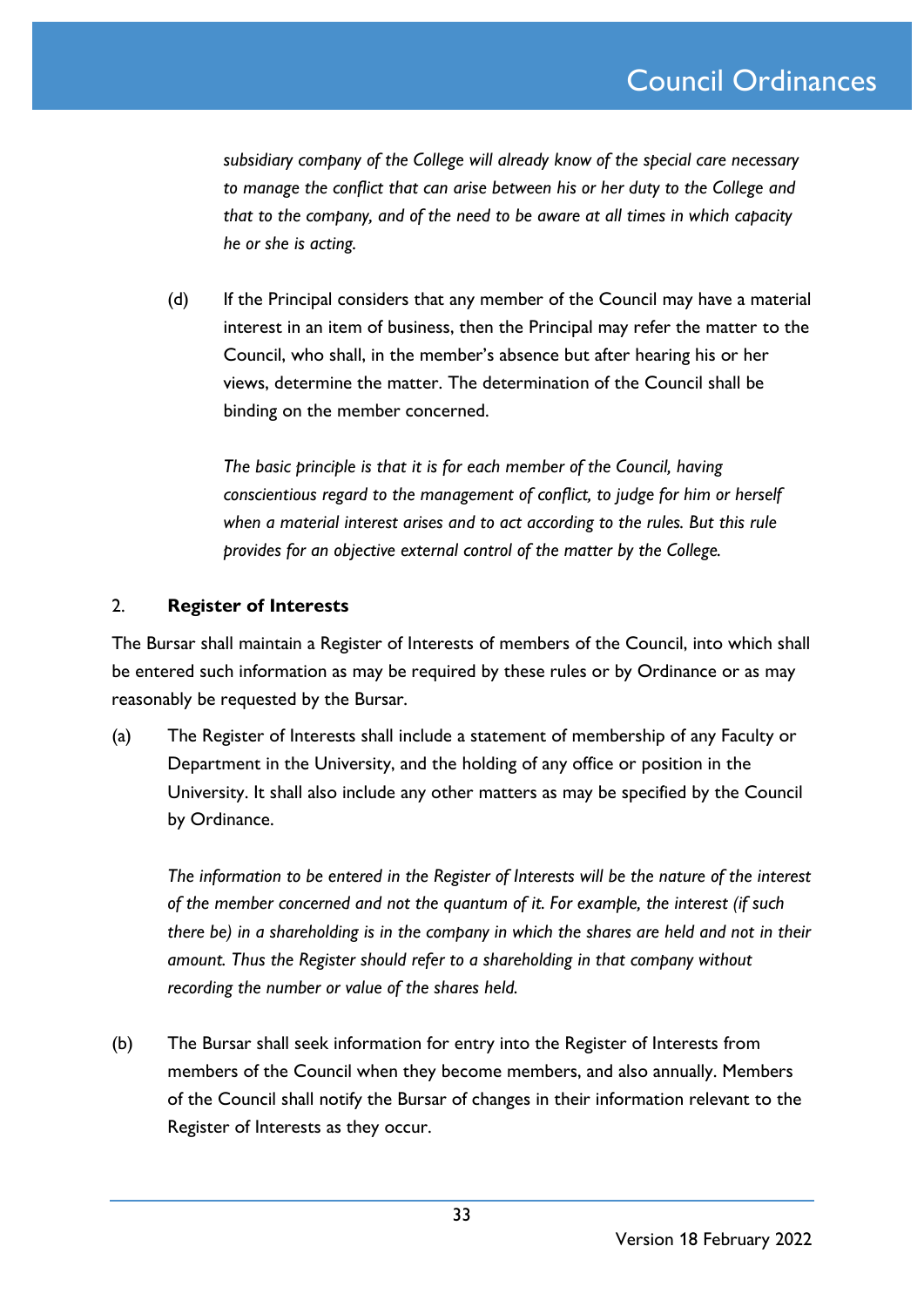(c) The Register of Interests shall be available for inspection in the Bursary by any member of the College entitled to attend a meeting of the Governing Body.

### 3. **Declaration of Interests**

- (a) Each agenda for a meeting of the Council shall contain an early item "Declaration of Interests".
- (b) A member of the Council who has a material interest in an item of business before the Council shall declare that fact on each occasion that the business is under consideration. But that shall not be required:
	- (i) for business solely for report which is not discussed by the Council; or
	- (ii) where the interest arises from the holding of an office or position in the College, where the other persons holding such an office or position in the College have a similar interest; or
	- (iii) where the interest arises from membership of a Faculty or Department in the University, or the holding of an office or position in the University, where the other members of the Faculty or Department or the other persons holding such an office or position in the University, as the case may be, have a similar interest.

*A member of the Council should not declare any interest that is not a material interest; but the primary judgment of whether or not an interest is or is not material is that of the member and should not normally be questioned.*

*The principle behind the exemptions in (ii) and (iii) is that such interests may be taken to be well-known and of common occurrence within the College. The member may, however, quite properly decide to declare his or her interest in such a case, and it should then be treated as any other declared interest would be.*

- (c) A member of the Council declaring an interest shall withdraw from any part of a meeting at which the business is under consideration, and shall not speak or vote on the matter.
- (d) But if the interest is not a pecuniary interest, then the Council may resolve that the member may remain present, and may further resolve to permit the member to speak or to vote on the matter.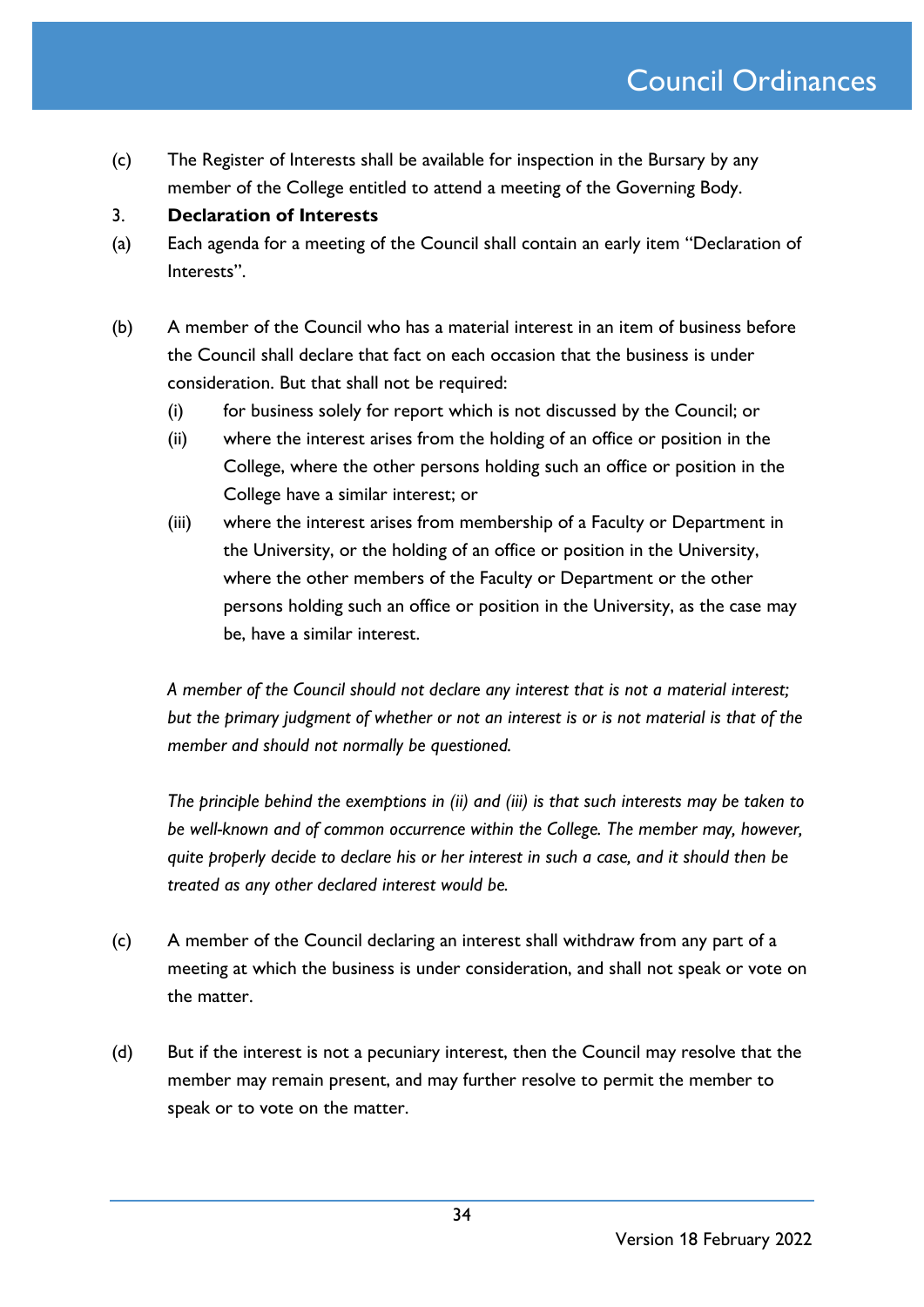*The ordinary rule for material interests is exclusion, but that can be relaxed by the Council in any particular case either wholly or partially (for example, the member may be allowed to remain and speak, but not to vote). However pecuniary interests exclude absolutely. "Pecuniary interest" is undefined. However, in order to require declaration (and thus exclusion) a pecuniary interest must be (i) a material interest, and (ii) not within one of the exempt categories in Rule 3(b).*

(e) Where a member withdraws from a meeting in accordance with Rule 3(c), that fact shall be recorded in the minutes of the meeting. Any resolution of the Council under Rule 3(d) shall be recorded in the minutes of the meeting at which it is made.

*It follows from Rules 3(b) to (d) that all declarations of interests should be minuted. Minuting provides good evidence that the members of the Council have addressed their minds to the importance of avoiding conflict of interest.* 

*Any resolution to permit a member who has declared an interest to remain, or to speak, or to vote, should be minuted. The reasons for such resolution need not be minuted however, and it would be unusual to do so.*

*The wording of the final sentence of Rule 3(e) allows for a single resolution to permit presence, speaking or voting at all meetings at which an item of business is discussed. However, Rule 3(b) requires the declaration of the interest at each such meeting.* 

### 4. **Special Decisions**

- (a) A special decision of the Council is one in which a majority of the decision-makers have a material interest.
- (b) For this purpose the decision-makers shall be taken to comprise the members of the Council present when the decision is made, except for any member who is not entitled to vote in consequence of these rules or for any other reason.

*Rule 4 addresses the problem that arises in consequence of the nature of the College as a self-governing academic community: only the Council can decide on the general control and management of the administration of the College, and yet on occasion they, or the great majority of them, will be conflicted. That may occur, for example, in relation to a decision to approve an across-the-board pay increase in the College, or a general*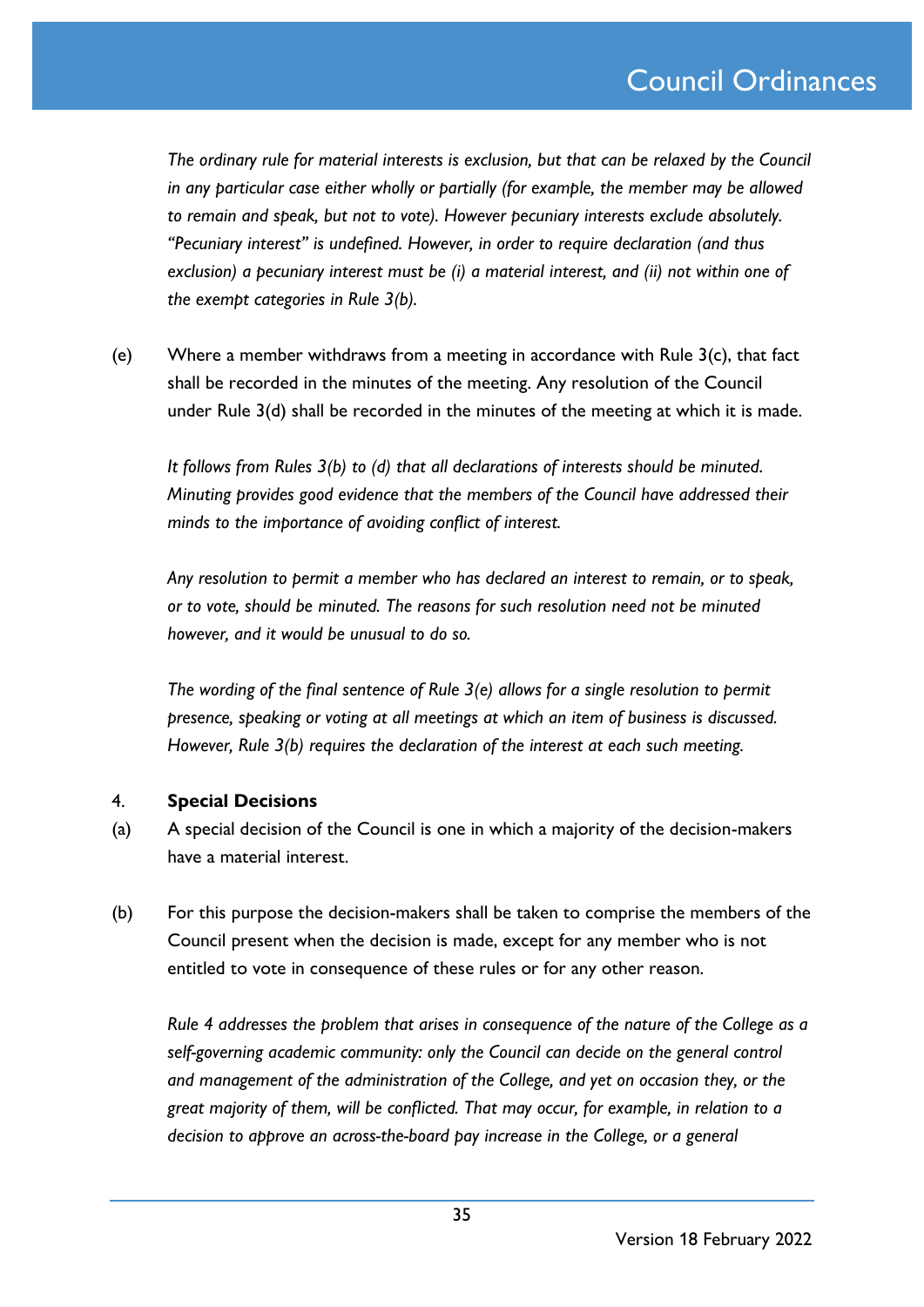*restructuring of academic pay, or an increase in the level of Fellows' book grants from, say, £200 to £250 a year.*

*The procedure set out in this rule to deal with that situation is based on the judgment in Public Trustee v. Cooper [2001] WTLR 901.*

- (c) Before the Council make a special decision they will consider, having taken full regard of all the circumstances of the matter:
	- (i) whether the nature of the conflict of interest is so pervasive throughout the Council that they have no alternative but to surrender their discretion by seeking the direction of the Charity Commission; or

*In this case an application for an order should be made in writing under section 26 of the Charities Act 1993*

- (ii) whether, notwithstanding the conflict of interest, they are nevertheless able fairly and reasonably to take the decision; and in that case,
- (iii) whether, before making their decision, they should seek the advice of the Charity Commission in the matter.

*In this case an application for advice should be made in writing under section 29 of the Charities Act 1993.*

*Each case must be judged on its facts, but in most cases it is unlikely that the Council will conclude that the advice of the Charity Commission should be sought. The examples referred to in the comment on Rule 4(b) illustrate the point: an across-the-board pay increase following a national settlement or some other negotiated or otherwise rationally determined rate cannot merit an application for advice; neither can a general restructuring of academic pay, always supposing that the College has acted in a demonstrably principled way, considering comparators and basing its decision on a reasoned report; an increase in the level of Senior Members' book grant will be of a dimension to lie comfortably within the proper discretion of the charity trustees, despite their conflict. By contrast, suppose that the College had sold part of its ancient estate for a very large amount and wished to increase the pay of members of the Council or of the Governing Body by sums ranging from £3,000 to £10,000 for each of the next three years. Any Council acting reasonably would conclude that an application to the Charity Commission under either section 26 or 29 represented the only proper way forward.* 

### 5. **Committees and other bodies**